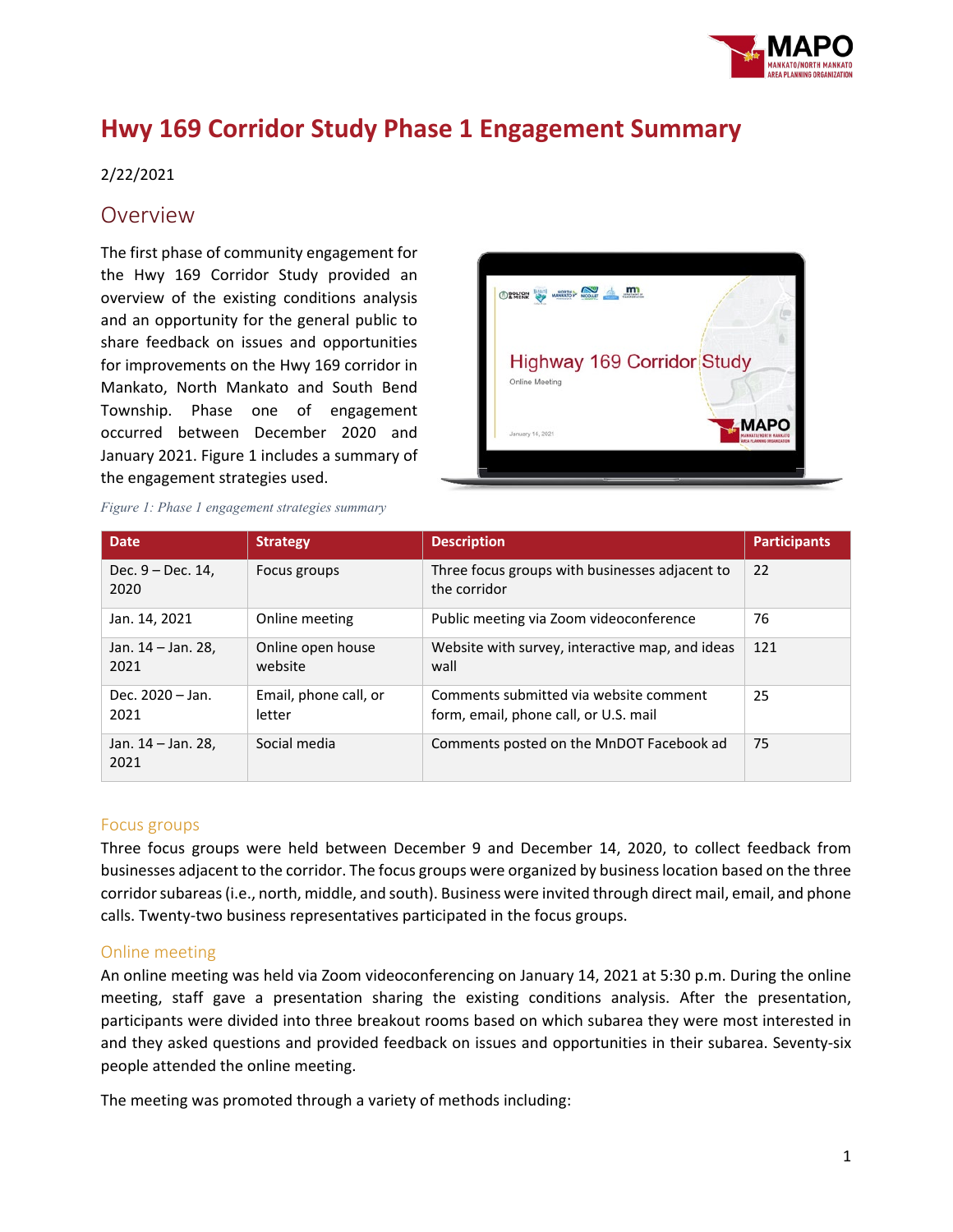- **[Project website](https://www.hwy169corridorstudy.com/)** was updated with online meeting information and other engagement opportunities
- **Social media posts and ad** published on MAPO's Twitter account and MnDOT's Facebook account
- **Postcard** mailed to 6,200+ properties near the project area
- **Email blast** to project email subscriber list and businesses that RSVPed for the focus groups
- **News release** sent to local media outlets and published by Mankato Free Press, KEYC News, and KTOE Radio
- **Project partners** (i.e., cities and counties) shared information with their networks

# Online open house website

The [online open house website](https://zan.mysocialpinpoint.com/hwy169corridorstudy) was active from January 14 to January 28, 2021 to share information on the existing conditions analysis, and collect feedback from the community through a survey, interactive map, and an ideas wall. The website was promoted through the same communications methods listed for the online meeting.

There was a total of 121 unique visitors who provided feedback through the site. There were 71 completed surveys, 107 comments on the interactive map, and 28 comments on the ideas wall.

# Email, phone call, or letter

Between December 2020 and January 2021, there were 25 people who provided feedback to project staff through the website comment form, email, phone call, or letter.

# Social media

A social media post on the MnDOT Facebook account sharing engagement opportunities was boosted to corridor zip codes: 56001, 56002, and 56003. The Facebook ad had a reach of 64,437 Facebook users and garnered 536,958 impressions and 3,123 link clicks to the project website. Impressions are the number of times the ads appeared across the screens of Facebook users. Seventy-five comments were posted to the boosted social media ad.



**Highlights** 

The key highlights from comments are summarized below:

- **Overall corridor**
	- $\circ$  Improving safety and decreasing congestion were the top priorities for corridor-wide improvements.
	- $\circ$  While cars are the primary mode of travel on Hwy 169, many people expressed support for improving walking and biking connections across Hwy 169 to the nearby regional trail networks.
- **Northern subarea** (Lake St to Belgrade Ave in North Mankato and Mankato)
	- $\circ$  There is heavy congestion at the Lind St and Webster Ave traffic lights during peak periods, and drivers have difficulty turning on and off Hwy 169.
	- o Maintaining direct accesses at Lind St and Webster Ave is important to businesses to provide easy access for customers and deliveries.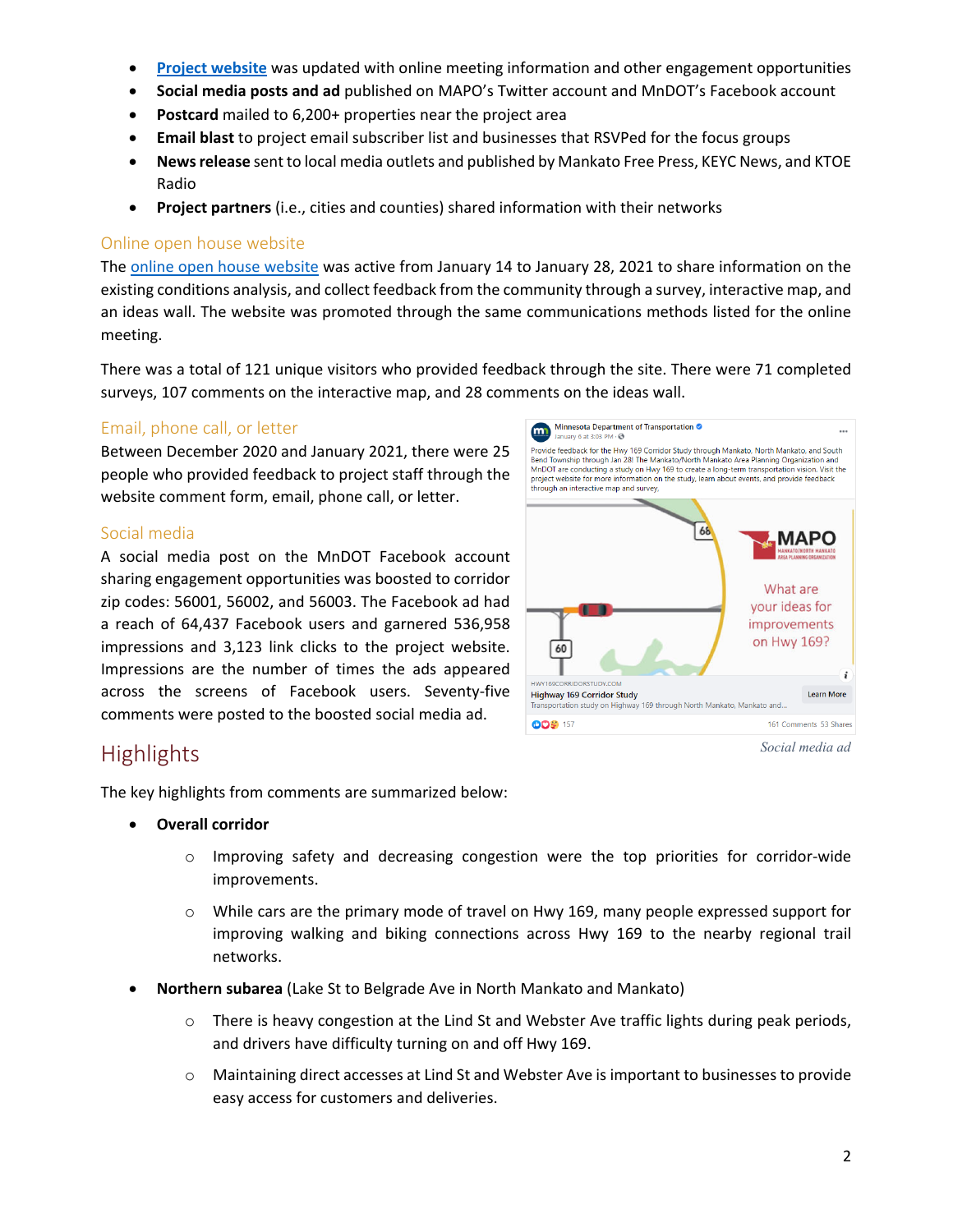- o There are pedestrian and bicyclist safety concerns crossing Hwy 169 at Lind St and Webster Ave.
- $\circ$  The existing highway environment appears dated. There is support for improving aesthetics in the Northern subarea with more greenery.
- **Middle subarea** (Belgrade Ave to Blue Earth River crossing in North Mankato and Mankato)
	- $\circ$  There is heavy congestion at the Hwy 169 and Riverfront Dr ramps during peak periods, and there are safety issues for left turns rom Riverfront Dr to northbound Hwy 169.
	- $\circ$  There are pedestrian and bicyclist safety concerns crossing ramps and bridges at Riverfront Dr and Belgrade Ave.
- **Southern subarea** (Blue Earth River crossing to Hwy 60 in Mankato and South Bend Township)
	- $\circ$  It is challenging to merge on and off Hwy 169, particularly at Hwy 68, Hawley St/County Rd 69, and Hwy 60.
	- o There are safety concerns for northbound Hwy 169 traffic speeding.
	- o There is support for a safe pedestrian and bicyclist crossing at Hawley St/County Rd 69.
	- o There are a lot of heavy commercial vehicles accessing businesses in the Southern subarea, and it is important to businesses that changes to the highway accommodate semi-trucks.
	- $\circ$  There are some issues with stormwater drainage for properties adjacent to Hwy 169.

# Comment Summary

The following sections include summaries of the community comments collected during phase one engagement, by subarea and theme. For a full tabulation of all comments, see Figure 5.

# Northern subarea

The Northern subarea is the segment between Lake St and Belgrade Ave in North Mankato and Mankato.

# *Congestion*

Many people said there is heavy congestion and back-ups during peak periods between Hwy 14 and Webster Ave. People reported that the traffic lights on Lind St and Webster Ave impede traffic flow, and some people said there are issues with traffic light timing causing stop and go traffic at both Lind St and Webster Ave.

Many people also reported that turning movements and lane changes at the Hwy 14/Hwy 169 interchange are challenging because of heavy congestion caused by the traffic lights and because the interchange is so close to the Lind St traffic light.

Some people also said there are traffic queuing issues from side streets during rush hour traffic, particularly at Webster Ave. People said side streets will have major back-ups as drivers wait for an opening to make a right or left turn onto Hwy 169.

# *Business access*

Many people expressed support to maintain business accesses, particularly at Webster Ave and Lind St. Businesses said that the existing full access at-grade intersections are important to provide easy access for customers and deliveries which support existing business growth and long-term business development in this segment.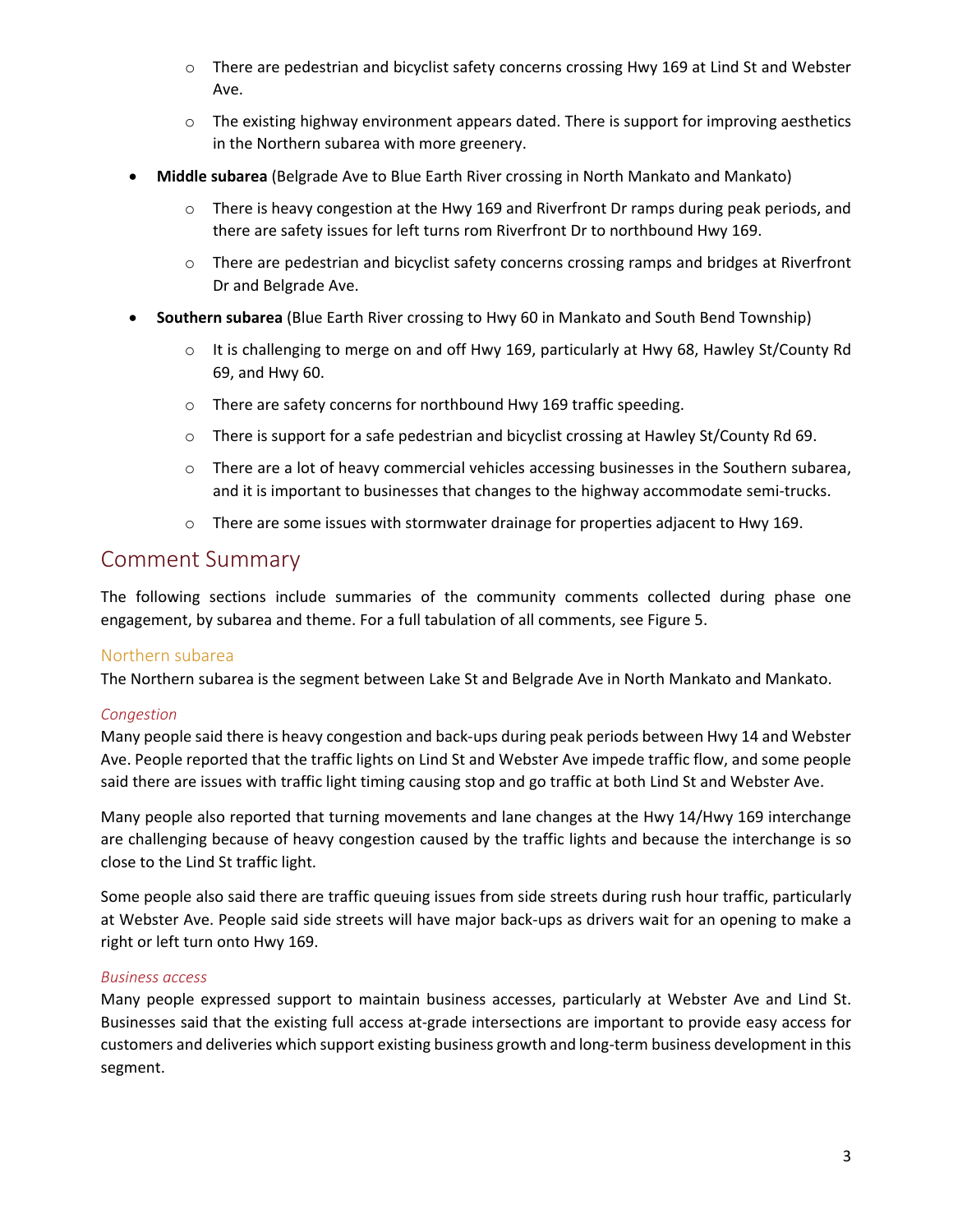#### *Pedestrian and bicyclist safety*

Many people said that crossing Hwy 169 at Lind St and Webster Ave feels dangerous. Walkers and bikers said they cross the highway in this segment to access the regional trail system on either side of the Minnesota River. Many people said it is difficult for pedestrians and bikers to completely cross the highway in the traffic signal cycle. People also said congestion, high traffic speeds, and drivers not stopping for red lights make walking and biking feel unsafe.

#### *Intersection safety*

Some people shared issues with intersection safety in the Northern subarea. People said left turns and crossing Hwy 169 traffic can feel unsafe. Some said that drivers do not know how to use the acceleration lane from eastbound Hwy 14 to northbound Hwy 169. Drivers will wait in the median until an opening which causes unsafe back-ups in the median. People also reported that traffic taking northbound Hwy 169 to the eastbound Hwy 14 ramp will make dangerous lane changes, cutting other drivers off, to quickly get into the exit lane after the Lind St traffic light.



*When I lived up north and commuted, this [Hwy 14/Hwy 169] was the scariest intersection. Crossing southbound Hwy 169 to get to northbound [Hwy 169] is a gamble for an accident. Gauging traffic flow is difficult.*

Interactive map feedback

In addition, some people reported that drivers speed through red lights at the Lind St and Webster Ave traffic lights which makes crossing the highway feel unsafe.

#### *Aesthetics*

Some people said that the existing environment and aesthetics of the corridor is dated or poorly landscaped and maintained (weeds growing in chain link fences and medians). Some people said the overall corridor should maintain highway environment, but others said the Northern subarea should have a more welcoming, urban character as an entrance to North Mankato and Mankato for the community and for Hwy 14 and Hwy 169 regional traffic. People also said aesthetic improvements would support community development and economic development in the subarea. Most people recommended more landscaping for aesthetic improvements, like trees, bushes, and plants.

#### *Other*

Some people said that noise pollution is a problem for the residents in the Northern subarea. Some people said there are visibility issues for drivers turning right onto Hwy 169 from Monroe Ave. There were some comments recommending infrastructure improvements including, a full cloverleaf interchange at Hwy 14, a bridge connecting Hwy 169 and Madison Ave, and no roundabouts because they are confusing to drivers and challenging for semi-trucks.

# Middle subarea

The Middle subarea is the segment between Belgrade Ave and the Blue Earth River crossing in North Mankato and Mankato.

# *Intersection safety*

Many people reported issues with intersection safety at the Hwy 169 and Riverfront Dr ramps. People said turning left from eastbound Riverfront Dr onto the northbound Hwy 169 on-ramp feels dangerous because it is an uncontrolled intersection, there are high traffic volumes, and they have to watch for westbound Riverfront Dr traffic taking a free right onto the ramp.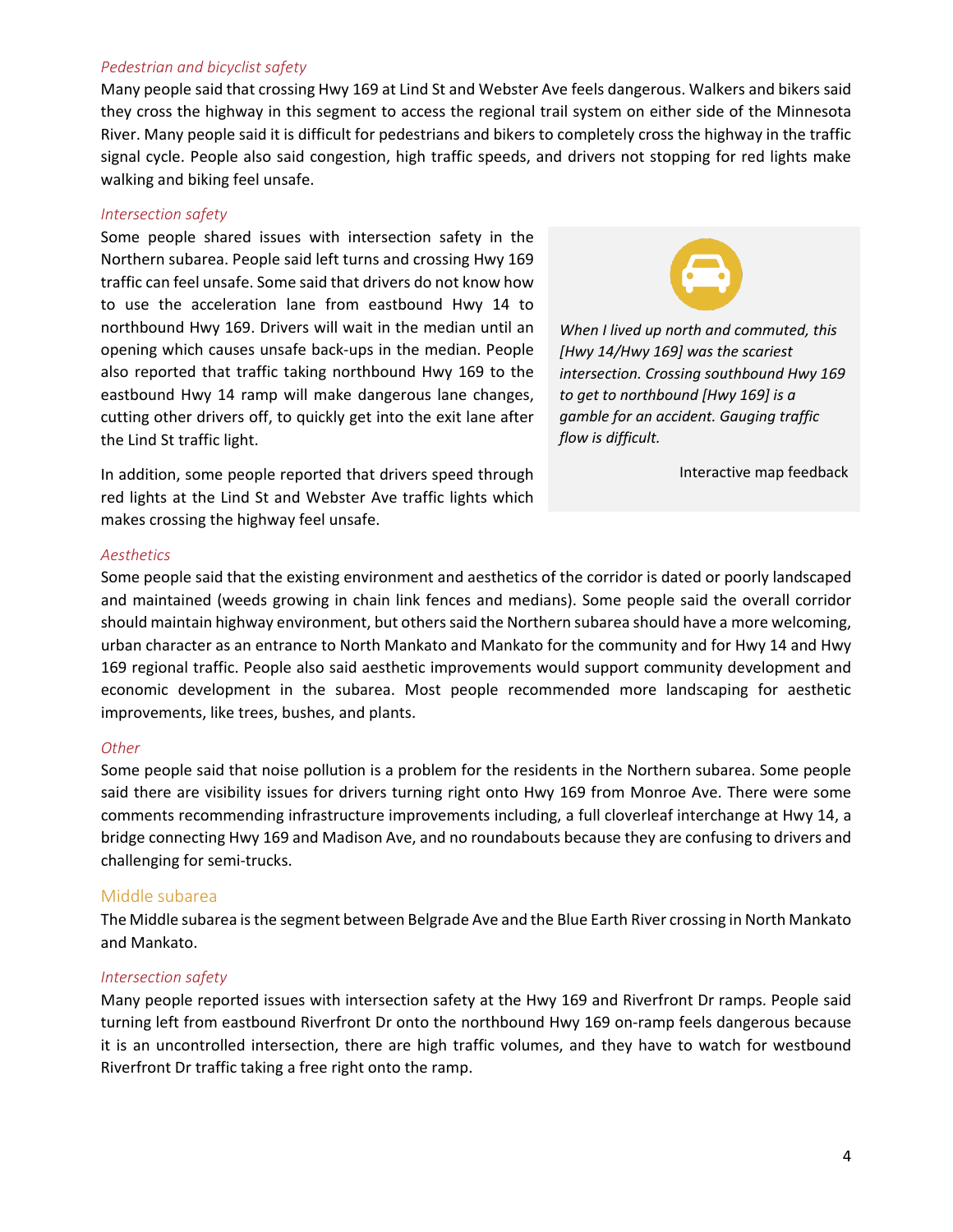# *Pedestrian and bicyclist safety*

Many people shared concerns for pedestrian and bicyclist safety crossing the Hwy 169 on- and off-ramps at Riverfront Dr. People said the heavy congestion and drivers speeding to get on and off the highway make the environment unsafe and that drivers do not yield for pedestrians at ramps. People also said this area receives particularly high pedestrian and bicyclist traffic because of the schools, YMCA, and regional trail system access.



*I am concerned about the area around the Veterans Bridge, Belgrade and entering/leaving 169. I live on Belgrade Ave and I walk or bike to the hiking path or Mankato fairly often. While I am careful and stay back as much as I can, the on and off ramps can be dangerous for pedestrians.*

Comment form feedback

Additionally, some people said crossing the ramps and bridge at Belgrade Ave feels unsafe. People said heavy traffic on the Veterans Memorial Bridge and lack of space between sidewalks and travel lanes make the environment unfriendly for walkers and bikers. Some people said the bridge has a lot of pedestrian traffic because people are stopping at the dinosaur statue near the southbound Hwy 169 to Belgrade Ave exit to take photos. There was some support for a bike lane on the Veterans Memorial Bridge to connect to the Mulberry St bike lane in Mankato.

Some people also commented that they like the trail on the North Star Bridge because it provides walking and biking connections over the Minnesota River. Some people said the trail on the bridge is too narrow.

# *Congestion*

Many people said that there is congestion at the Riverfront Dr/Hwy 169 ramps during peak periods, particularly when school is released, and some people said traffic at the Belgrade Ave/Hwy 169 ramps get backed-up during rush hour.

# *Other*

Some people said that the curves on Hwy 169 in the Middle subarea can be dangerous during winter conditions. Cars traveling at high speeds can lose control and veer into other travel lanes. There were also some comments about noise pollution in the Middle subarea and poor Hwy 169 pavement condition.

# Southern subarea

The Southern subarea is the segment between Blue Earth River crossing and Hwy 60 in Mankato and South Bend Township.

# *Intersection safety*

Many people reported that the crossing and merging onto Hwy 169 feels unsafe, particularly at Hwy 68, Hawley St/County Rd 69, and Hwy 60. Many people said left turns from southbound Hwy 68 to northbound Hwy 169 can be challenging because of speeding traffic and high traffic volumes.

People also said turning movements at the Hawley St/County Rd 69 intersection are challenging. Many said the acceleration lane from northbound Hawley St to northbound Hwy 169 is too short, and it is difficult to merge into traffic. Some said it is challenging for southbound Hwy 169 traffic to turn left onto southbound Hawley St. High traffic volumes and speeding make it difficult to find an opening to cross and cars back-up in the turn lane.

Some people also said that left turns from northbound Hwy 169 onto westbound Hwy 60 are challenging. Cars will pile up in the median waiting for an opening to merge onto Hwy 60.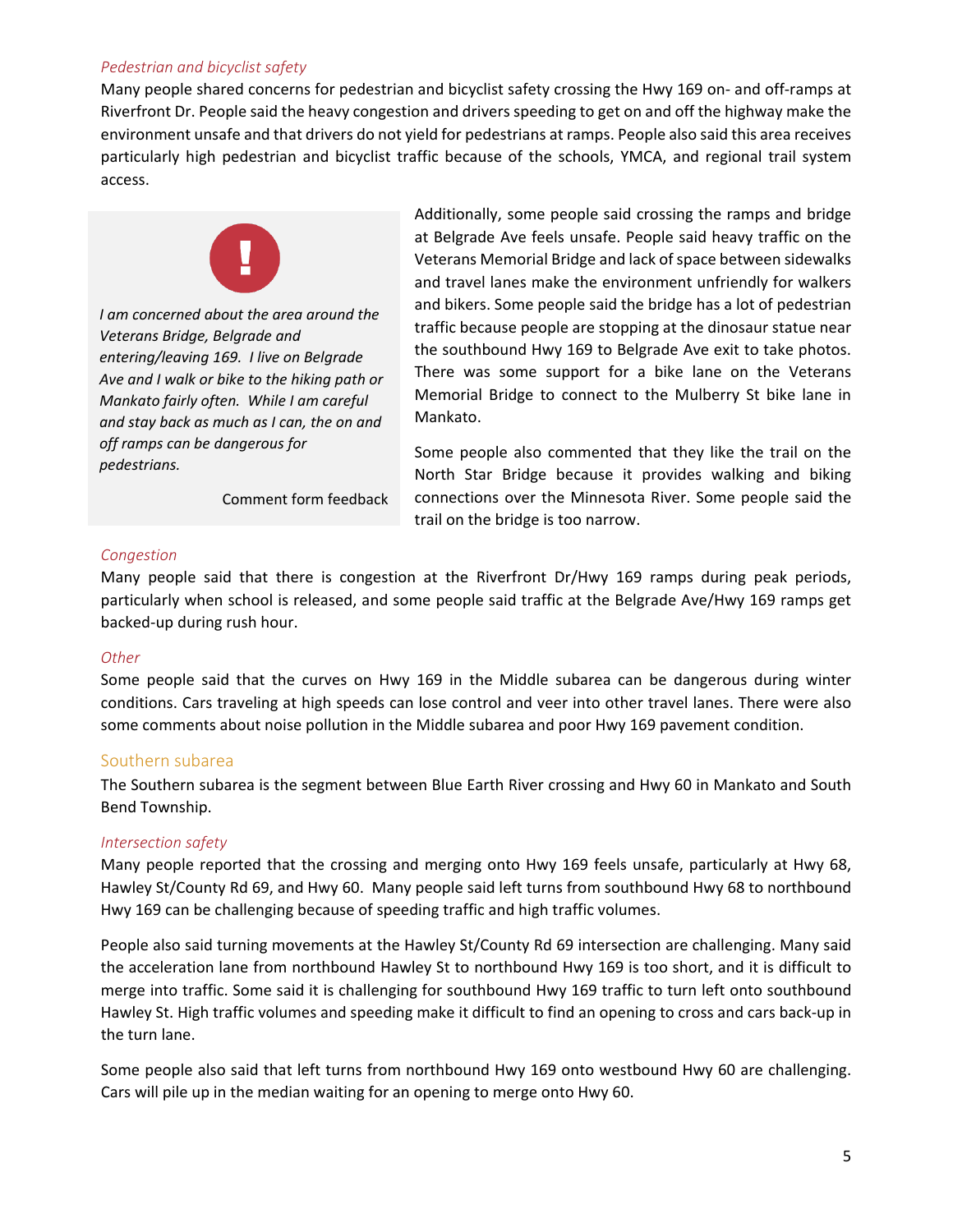# *Speeding*

Many people reported issues with northbound Hwy 169 traffic speeding in the Southern subarea. People said that traffic does not slow to 50 MPH which makes driving, walking or biking along or across Hwy 169 feel unsafe.

# *Pedestrian and bicyclist safety*

Many people said crossing Hwy 169 on foot or bike in the Southern subarea feels unsafe. Pedestrians and bicyclists commonly cross Hwy 169 at Hawley St/County Rd 69 to access the Minneopa Trail. People said cars do not stop for pedestrians or bicyclists, so people need to rush across when there is an opening in traffic.



*There is a lot of speeding that goes on in this [Southern] subarea when coming into Mankato after the speed limit reduces to 50 mph.*

Interactive map feedback

Some people also said they would like a safe pedestrian and bicyclist crossing near Minneopa Golf Club to connect to the regional trail and Minneopa State Park.

# *Business access*

Businesses in the Southern subarea said that ensuring intersections and at-grade accesses from Hwy 169 are safe and wide enough for heavy commercial vehicle turning movements is important. Some businesses said they receive a lot of heavy commercial vehicles and it can be challenging for these vehicles to merge onto the highway because of high traffic speeds and traffic volumes.

# *Drainage*

Some people said there are stormwater drainage issues adjacent to Hwy 169 in the Southern subarea. People said properties west of Hawley St/County Rd 69 between Chapman St/Le Hillier St and Hwy 169 will get substantial water in their yards from highway runoff and in some cases, water has gotten into the basements of homes.

# *Other*

There were many comments about noise pollution in the Southern subarea, particularly noise from trucks Jake braking. There were some comments recommending infrastructure improvements including, flashing light signal when vehicles are approaching from side streets at at-grade crossings, acceleration lanes to help traffic merge onto Hwy 169, and add pedestrian bridges over the highway.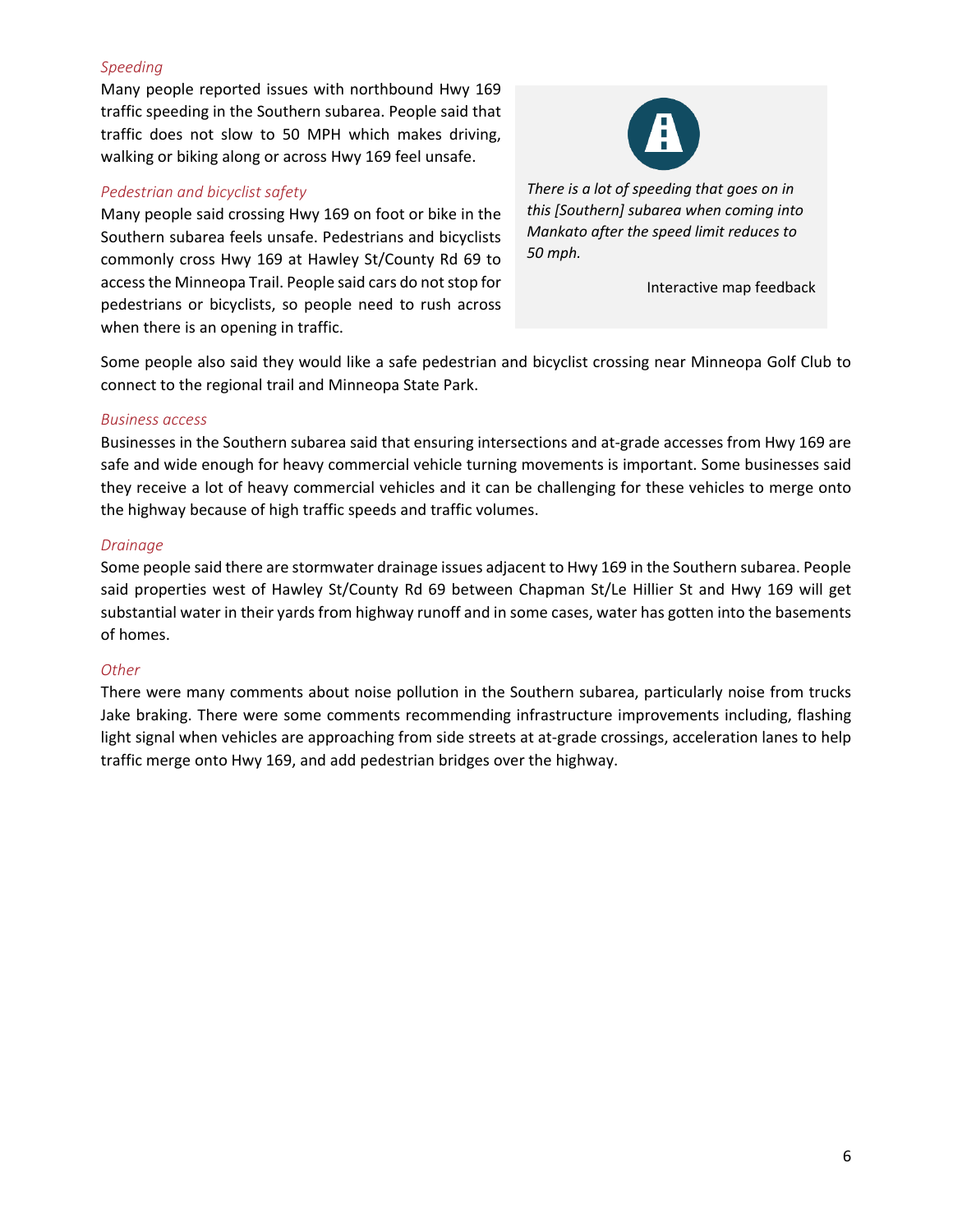#### *Figure 2: Phase 1 engagement comments*

Some of the following comments are paraphrased because they were provided verbally. The subarea that the comment is addressing is provided in brackets to clarify location.

| <b>Source</b> | <b>Comment</b>                                                                                                                                                                                                                                           |
|---------------|----------------------------------------------------------------------------------------------------------------------------------------------------------------------------------------------------------------------------------------------------------|
| Focus group   | [Northern subarea] Access off of 169 is key for our business to get Semi Tractors and Trailers<br>off of 169 to our business. And we really want to keep it that way.                                                                                    |
| Focus group   | [Northern subarea] Bamco's concern is the potential closure of the Lind Court interchange                                                                                                                                                                |
| Focus group   | [Northern subarea] Subway's concern is much like Bamco's concern in the potential closing<br>of Webster avenue access                                                                                                                                    |
| Focus group   | [Northern subarea] We like the access and visibility that the current layout offers.                                                                                                                                                                     |
| Focus group   | [Northern subarea] Full access from 169 to Webster is important                                                                                                                                                                                          |
| Focus group   | [Northern subarea] Webster Ave is key gateway into north Mankato and into this business<br>district                                                                                                                                                      |
| Focus group   | [Northern subarea] For Norwood Inn open access to 169 from Webster Ave. is critical.                                                                                                                                                                     |
| Focus group   | [Northern subarea] Access is everything for all and probably the most important                                                                                                                                                                          |
| Focus group   | [Northern subarea] If you would eliminate the Lind court and/or Webster access you would<br>generate a lot of heavy industrial traffic thru residential areas in lower north Mankato.                                                                    |
| Focus group   | [Northern subarea] We don't see many accidents. it is a long straight stretch in front of<br>many of us                                                                                                                                                  |
| Focus group   | [Northern subarea] Travelers on Hwy 169 do not adhere to the 50 mph speed limit. I see<br>most going 55-57 mph.                                                                                                                                          |
| Focus group   | [Northern subarea] Safety issues I have noticed is that the lights at webster seem to<br>constantly have issues. Does this have anything to due with delays or crashes?                                                                                  |
| Focus group   | [Northern subarea] traffic manages it self pretty well at this corner. crashes tend to happen<br>when the lights run too long - I agree with the speed thru that area too                                                                                |
| Focus group   | [Northern subarea] I see challenges in the access out of Super America to Webster Ave,<br>there is congestion there through out the day with people darting out and hoping its clear to<br>get on to webster                                             |
| Focus group   | [Northern subarea] People run the stop lights at Webster and Lind quite often from what I<br>have seen                                                                                                                                                   |
| Focus group   | [Northern subarea] Webster Ave is the easiest way for trucks to deliver to businesses. North<br>Mankato is redeveloping the area and will have more multi-use buildings. The last thing a<br>developer would want is not allowing semis to come in here. |
| Focus group   | [Northern subarea] The truck wash has semi trucks coming into the area from 7 a.m. to 6<br>p.m. With truck drivers who don't know the area, they'd get lost coming in and out if access<br>is not at Webster.                                            |
| Focus group   | [Northern subarea] Our property at 1120 Center street has semis coming in for Star Trailer,<br>B& M Trailer repair and our freight terminal.                                                                                                             |
| Focus group   | [Northern subarea] I've crossed Webster many times on foot. You can get caught in the<br>median and I'm worried about people getting hit there.                                                                                                          |
| Focus group   | [Northern subarea] Traffic in this area is a problem now. With contemplated future<br>development in from Hwy 14 the south, will only increase traffic, further increasing traffic<br>activity. Many challenges ahead in figuring this out.              |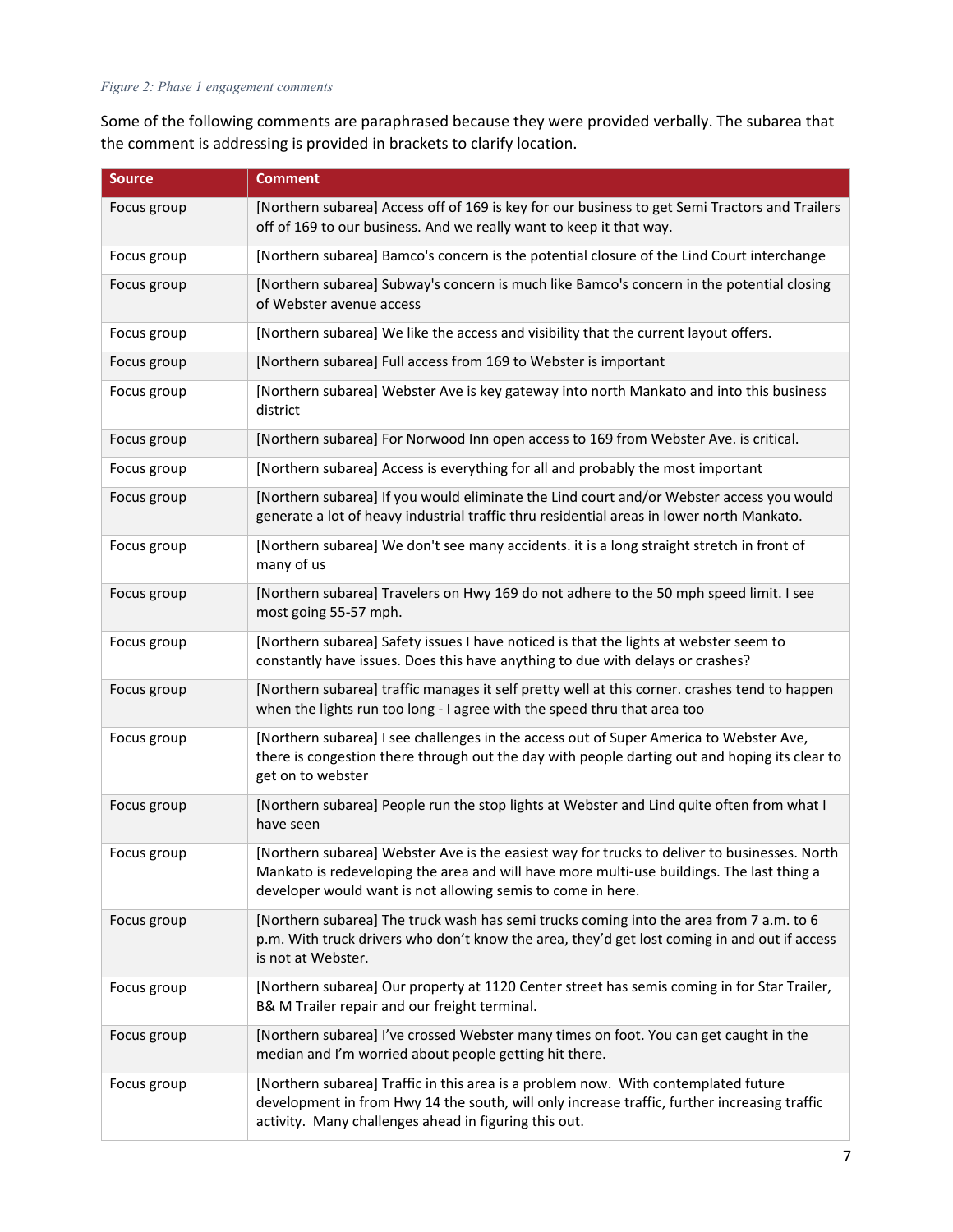| Focus group | [Northern subarea] Not a fan of any "J-Turns".                                                                                                                                                                                                                                                                                                                                                    |
|-------------|---------------------------------------------------------------------------------------------------------------------------------------------------------------------------------------------------------------------------------------------------------------------------------------------------------------------------------------------------------------------------------------------------|
| Focus group | [Northern subarea] This is McDonald's. Obviously West Lind is direct for our customers. The<br>direct access allows our customers to get to us without driving thru larger areas and avoids<br>congestion with other businesses                                                                                                                                                                   |
| Focus group | [Northern subarea] Maintaining Direct Access would be #1 for us at the truck wash. Signage<br>would maybe help                                                                                                                                                                                                                                                                                    |
| Focus group | [Northern subarea] Making intersections smaller would not be ideal for Large Truck Traffic.<br>You've seen the Round about up by HyVee its way to small for semi traffic.                                                                                                                                                                                                                         |
| Focus group | [Northern subarea] Hwy 169 is a gateway to North Mankato but it's one of the least<br>attractive stretches in town. Not going to get retail feel in this area without better access for<br>walking, biking, retail and mixed use, and having an additional access point would be<br>beneficial. Without is, no one wants to do anything in the area and development is going to<br>be what it is. |
| Focus group | [Northern subarea] visualize 'gateway' into the area - so view it not just from one<br>intersection along this area but the entire area as a big welcome to our 'area' - could mean<br>slowing traffic and make it more inviting to stop and visit.                                                                                                                                               |
| Focus group | [Northern subarea] There are more parks, a community pool, and a daycare in this area. It's<br>changing how some people think of area. People want it to look better.                                                                                                                                                                                                                             |
| Focus group | [Northern subarea] Is MnDOT expecting this corridor to grow? Are huge amounts of traffic<br>expected in this area? Will improving look of area increase traffic?                                                                                                                                                                                                                                  |
| Focus group | [Northern subarea] Lind Street is very close to Hwy 14 on-ramps. Difficult to get in the<br>correct lane quickly due to short distances. Advanced signage on the highway and from the<br>Kwik Trip/Truck Stop side of Lind Street could help.                                                                                                                                                     |
| Focus group | [Middle subarea] The dinosaur on Belgrade Ave used to be located on the other side of the<br>street. Now people can park nearby to take pictures with it. The space near the Hwy 169 is<br>so narrow.                                                                                                                                                                                             |
| Focus group | [Middle subarea] Lots of people bike on the sidewalk. The sidewalks need to be wider to<br>accommodate bikes. Bicyclists need more education on what they can or can't do.                                                                                                                                                                                                                        |
| Focus group | [Middle subarea] Don't have any issues getting on or off Hwy 169 at Belgrade Ave.                                                                                                                                                                                                                                                                                                                 |
| Focus group | [Middle subarea] Glad there is a sidewalk on Veterans Memorial Bridge                                                                                                                                                                                                                                                                                                                             |
| Focus group | [Middle subarea] Belgrade Ave is landscaped well. They have some nice trees and bushes.                                                                                                                                                                                                                                                                                                           |
| Focus group | [Middle subarea] The lighting on Hwy 169 ramps are good and the road flows fairly well.<br>Some people drive recklessly. Pavement is fairly smooth until Lookout Dr area.                                                                                                                                                                                                                         |
| Focus group | [Middle subarea] Riverfront Drive issues - difficult for EB to NB Riverfront Drive movements<br>due to heavy conflicting WB to NB movements and yield condition.                                                                                                                                                                                                                                  |
| Focus group | [Southern subarea] Where Hwy 68 comes meets Hwy 169 is dangerous. There is an<br>acceleration lane but people don't know to use it. Had a family member die at the<br>intersection recently.                                                                                                                                                                                                      |
| Focus group | [Southern subarea] The CR 90 intersection is confusing. Drivers don't know if they need to<br>go over Hwy 169 or under. Don't want to close accesses onto Hwy 169, but know that its's<br>unsafe.                                                                                                                                                                                                 |
| Focus group | [Southern subarea] Heavy commercial vehicles are going in and out of businesses all day<br>long. CHS runs trucks in/out 24/7. Approximately 500 trucks a day.                                                                                                                                                                                                                                     |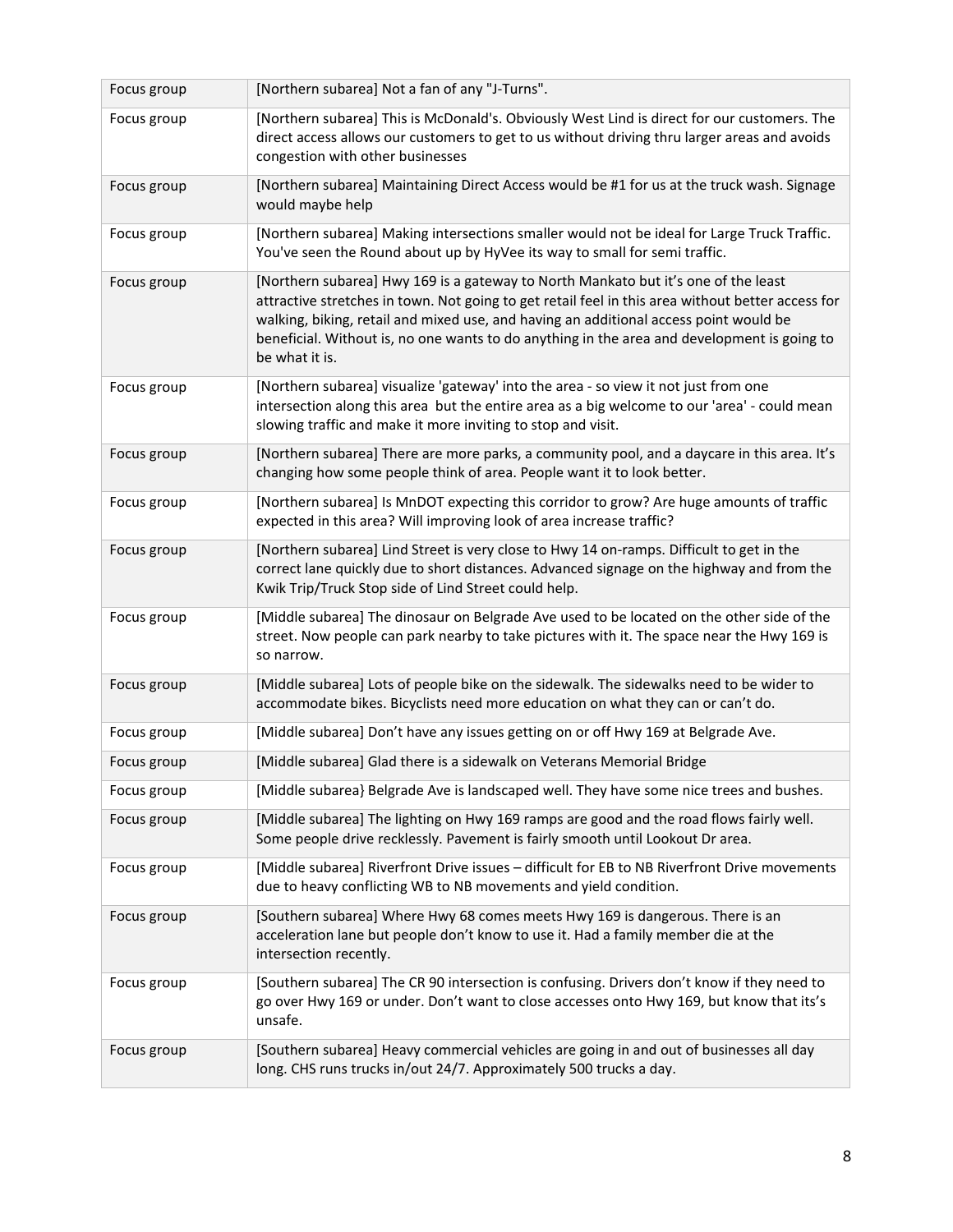| Focus group    | [Southern subarea] Lots of closely spaced access points on the highway near here. Would<br>prefer RCUTs or U-turns versus trying to cross unprotected at full access locations. Difficult<br>to find a gap during peak periods                    |
|----------------|---------------------------------------------------------------------------------------------------------------------------------------------------------------------------------------------------------------------------------------------------|
| Focus group    | [Southern subarea] 208th Lane runs parallel to Hwy 169 but is closely spaced and requires<br>tight turns for semi-trucks. Suggestion to extend 208th Lane and consolidate access to one<br>point on Hwy 169.                                      |
| Focus group    | [Southern subarea] TH 68 crossing is challenging - hard to find gaps and safety concerns                                                                                                                                                          |
| Focus group    | [Southern subarea] Le Hillier area - lots of pedestrian activity; hard to merge from CSAH 69<br>(Hawley Street) to eastbound Hwy 169 and the Riverfront Drive interchange                                                                         |
| Online meeting | Does environmental include drainage? There are existing significant drainage issues in<br>Southbend. The highway blocks water in.                                                                                                                 |
| Online meeting | Do traffic projections consider changing commute patterns (e.g. telework)                                                                                                                                                                         |
| Online meeting | What role does wetland preservation/ creation have in drainage systems for the Hwy169<br>study area?                                                                                                                                              |
| Online meeting | Easy access to the Hwy is crucial to all businesses on the corridor.                                                                                                                                                                              |
| Online meeting | [Northern subarea] One challenge is to coordinate the flow between lights on 169 without<br>excessive delays for crossing traffic.                                                                                                                |
| Online meeting | [Northern subarea] are those signals smart or just on a timer?                                                                                                                                                                                    |
| Online meeting | [Northern subarea] One of the reasons I wanted to attend the meeting was to voice<br>concerns with Roundabouts and advocate against them. Especially for the future and<br>walking/biking.                                                        |
| Online meeting | [Northern subarea] When talking about feel, this section of 169 doesn't have a very<br>welcoming feel. I try to avoid that area and take other routes. it isn't an appealing area for<br>pedestrians.                                             |
| Online meeting | [Northern subarea] I would like to see less congestion and better traffic flow.                                                                                                                                                                   |
| Online meeting | [Northern subarea] There are a lot of businesses in lower North that need these access<br>points. I would also be concerned with improving speed and flow south bound being limited<br>by the severe dip and turn under Veterans memorial bridge. |
| Online meeting | [Northern subarea] It would be nice if 169 stayed high speed like 41 does through Oshkosh<br>Wisconsin (Only avoiding the 4 roundabouts at each exit, self driving cars and my back<br>seriously don't handle them well) :P                       |
| Online meeting | [Northern subarea] Slow speed and develop area to be more inviting.                                                                                                                                                                               |
| Online meeting | [Northern subarea] Does the plan include frontage roads or any changes there? Making<br>them more accessible so you don't need so many inlets or outlets?                                                                                         |
| Online meeting | [Northern subarea] I would like to see the speed limit at least what it is now, just move<br>traffic.                                                                                                                                             |
| Online meeting | [Northern subarea] I do wonder effective are rumble strips at cueing drivers into<br>approaching stops/ deceleration areas. Or, what may be the most beneficial street crossings<br>at which to install pedestrian bridge crossings?              |
| Online meeting | [Northern subarea] Walking and biking is very important for our family. that is our preferred<br>form of transportation.                                                                                                                          |
| Online meeting | [Northern subarea] What doesn't work is getting to and from Hiniker Pond to the Dog Park<br>as a pedestrian/ bicyclist.                                                                                                                           |
| Online meeting | [Northern subarea] don't like rumble strips and its noisy for residents and businesses                                                                                                                                                            |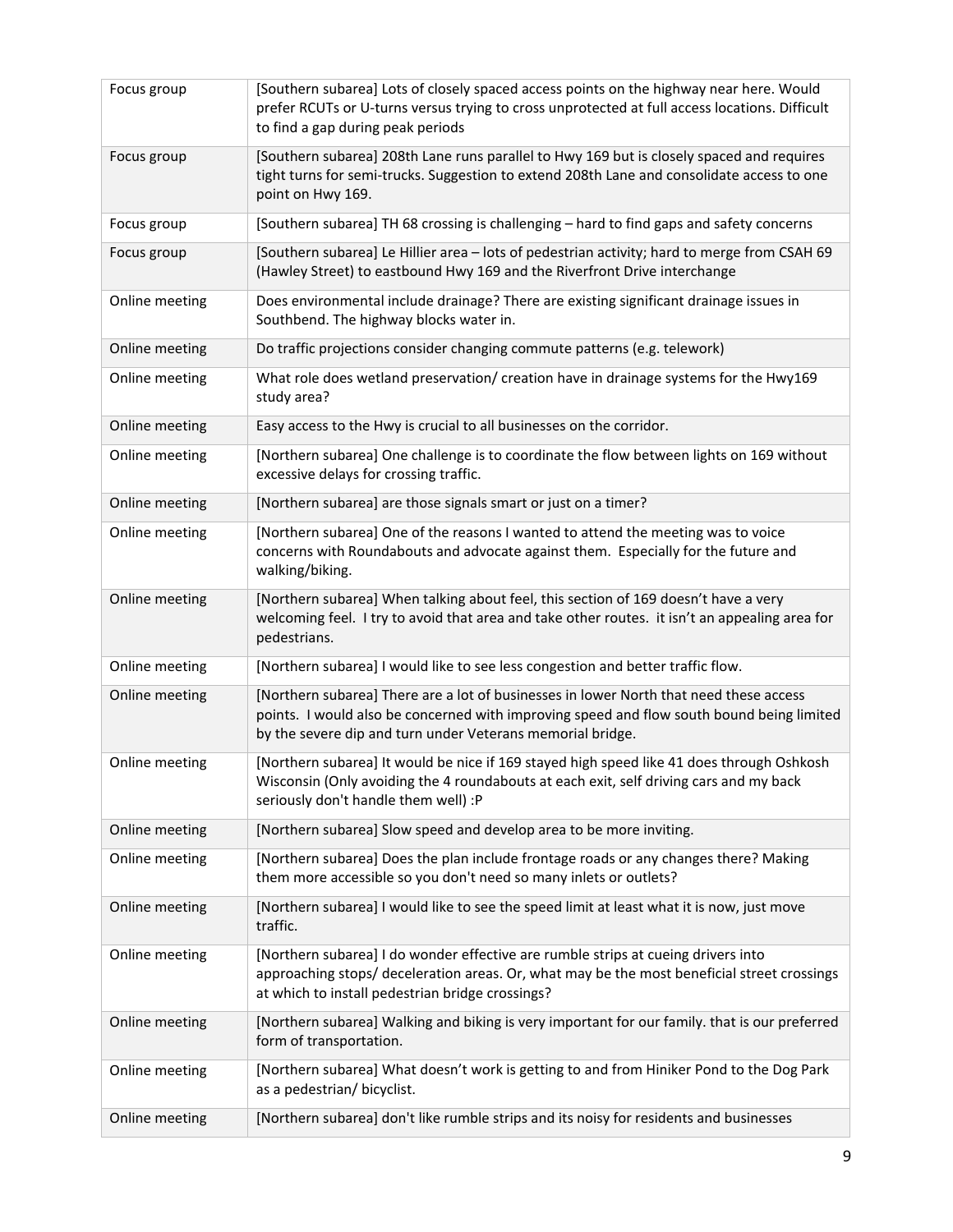| Online meeting | [Northern subarea] Safe walking that takes into consideration people with disabilities who<br>may need more time to get across and it needs to be well maintained in the winter is a high<br>priority.                                                                                                    |
|----------------|-----------------------------------------------------------------------------------------------------------------------------------------------------------------------------------------------------------------------------------------------------------------------------------------------------------|
| Online meeting | [Northern subarea] pedestrian Bridge over Lind street or slightly south of that                                                                                                                                                                                                                           |
| Online meeting | [Northern subarea] With cities of North Mankato and Mankato both actively soliciting<br>businesses to develop and grow this area slowing traffic and making biking/walking access<br>would only make it more attractive.                                                                                  |
| Online meeting | [Northern subarea] Adding improvements makes the area more inviting so more people will<br>be likely to walk or bike in the area.                                                                                                                                                                         |
| Online meeting | [Northern subarea] Are run-off road crashes a safety concern here?                                                                                                                                                                                                                                        |
| Online meeting | [Northern subarea] I've been alerted a few times by rumble strips on the edge of the<br>pavement, especially when lighting conditions are poor. They're very good for that.                                                                                                                               |
| Online meeting | [Northern subarea] The entrance into Mankato from the south is not very inviting for our<br>community. From Blue Earth river crossing it is an elevated area with a lot of concrete until<br>well into North Mankato area. To beatify the area would make for a more inviting<br>community.               |
| Online meeting | [Northern subarea] signals on 169 slightly improved, but smart signals rather than timed<br>would improve flow dramatically, benefit business, and reduce crashes. They also keep<br>traffic more spread out for miles.                                                                                   |
| Online meeting | [Northern subarea] Signage along the road indicating businesses immediately accessible at<br>the next intersection would reduce traffic going back and forth looking for a particular place.                                                                                                              |
| Online meeting | [Northern subarea] Is Kwik Trip expanding in that area? If so, would this complicate the<br>traffic movement?                                                                                                                                                                                             |
| Online meeting | [Northern subarea] I think roundabouts would help move traffic and make the area safer.                                                                                                                                                                                                                   |
| Online meeting | [Northern subarea] Highway 169 is used as a thoroughway from Sioux Falls to Minneapolis<br>for cars and trucks                                                                                                                                                                                            |
| Online meeting | [Northern subarea] it looks like a difficult compromise between maintaining some speed<br>and reasonable access for cross traffic. Lind Street has little room for a roundabout, but its<br>proximity to Hwy. 14 creates a bottleneck. Would it help to move the intersection a few<br>dozen yards south? |
| Online meeting | [Middle subarea] I appreciate the access to pedestrian/bicycle paths that are separated<br>from Hwy 169 by a physical barrier. Please make sure something similar is included in future<br>plans.                                                                                                         |
| Online meeting | [Southern subarea] For me, improving intersection safety for cars, bikes, and pedestrians<br>while maintaining access to surrounding neighborhoods are the priorities                                                                                                                                     |
| Online meeting | [Southern subarea] Bicyclist and pedestrian safety, followed by alleviating the drainage<br>problem are the priorities                                                                                                                                                                                    |
| Online meeting | [Southern subarea] I really think we need to make Mankato look nicer to people coming into<br>Mankato on 169, I have heard from Multiple guest that come down from Minneapolis talk<br>about how shappy or dated Mankato looks to them from the hwy                                                       |
| Online meeting | [Southern subarea] My neighborhood doesn't have a park and I would love to have safe and<br>efficient walking and biking to a park. I'm not concerned with aesthetics except for safety<br>lighting                                                                                                       |
| Online meeting | [Southern subarea] The section of I-35E passing through St. Paul is good inspiration for<br>highway aesthetics--the planters and trees in the median are great.                                                                                                                                           |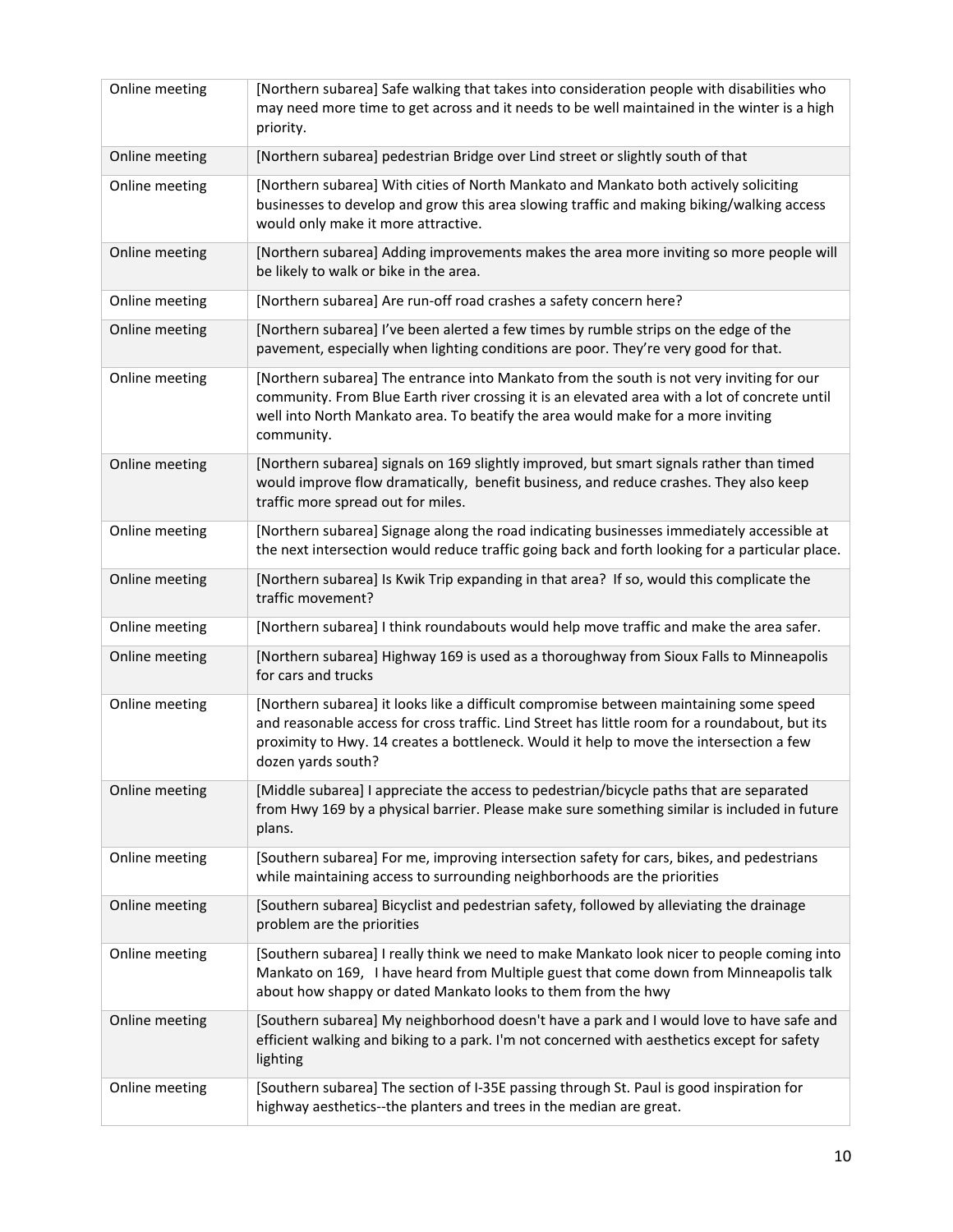| Online meeting | [Southern subarea] I like the St. Paul example since that stretch of 35E reminds me of the<br>corridor of 169 along the CHS plant. Some architectural detailing or planters along the<br>elevated parts of the highway would be great                                                                                                                                                                                   |
|----------------|-------------------------------------------------------------------------------------------------------------------------------------------------------------------------------------------------------------------------------------------------------------------------------------------------------------------------------------------------------------------------------------------------------------------------|
| Online meeting | [Southern subarea] Up on Fargo, the overpass and sound walls have agriculture and river<br>themes in the concrete                                                                                                                                                                                                                                                                                                       |
| Online meeting | [Southern subarea] People drive 60-65 in our area which is 50. I'm not sure if anyone would<br>follow a reduced speed                                                                                                                                                                                                                                                                                                   |
| Online meeting | [Southern subarea] Reducing speeds needs to be balanced with allowing traffic to move<br>smoothly and efficiently through the corridor                                                                                                                                                                                                                                                                                  |
| Survey         | I don't think it's affordable right now.                                                                                                                                                                                                                                                                                                                                                                                |
| Survey         | By pass st peter to the west. Bring 169 west of north Mankato. Build a bridge near williams<br>park to connect west of north kato route to 169 south. Duh                                                                                                                                                                                                                                                               |
| Survey         | Sound abatement                                                                                                                                                                                                                                                                                                                                                                                                         |
| Survey         | Use of service roads on both sides of 169. No traffic lights on 169.                                                                                                                                                                                                                                                                                                                                                    |
| Survey         | More interchanges, less driveways and intersections on Hwy 169                                                                                                                                                                                                                                                                                                                                                          |
| Survey         | Avoid using roundabouts in any new construction.                                                                                                                                                                                                                                                                                                                                                                        |
| Survey         | No roundabouts! They are dangerous down here. It will impede traffic and create accidents.                                                                                                                                                                                                                                                                                                                              |
| Survey         | In reference to traffic flow maybe consider doing a traffic study and raising the speed limit<br>to 55-60mph. The 50mph limit is really just not justifiable in my opinion                                                                                                                                                                                                                                              |
| Survey         | Pedestrian crossings at Lind and Webster need to be elevated a bit so that you don't have to<br>walk through puddles                                                                                                                                                                                                                                                                                                    |
| Survey         | Minimize noise pollution.                                                                                                                                                                                                                                                                                                                                                                                               |
| Survey         | <b>Noise</b>                                                                                                                                                                                                                                                                                                                                                                                                            |
| Survey         | Add a trucks only lane and enforce speed limit of 50 mph                                                                                                                                                                                                                                                                                                                                                                |
| Ideas wall     | Yes, people need to be safe at the crossing of 169 at Hawley, and over the hwy to the store<br>at the gas station and to other potions of the neighborhood. People of all ages cross that<br>section of Hwy, and as it is today, hwy 169 is a barrier for families and businesses of South<br>Bend.                                                                                                                     |
| Ideas wall     | by the West entrance road interchange to Minneopa. the Reichel insulation area. Maybe<br>make more of a gateway to Minneopa entrance signage or ease of turning to that area - vs                                                                                                                                                                                                                                       |
|                | having to go down the hill to mankato and going left.                                                                                                                                                                                                                                                                                                                                                                   |
| Ideas wall     | Pedestrian bridges spanning across 169 would be beneficial for those living in Lower North                                                                                                                                                                                                                                                                                                                              |
| Ideas wall     | that want to cross to get to businesses and trails along the river.<br>"Information on the history and future of noise monitoring. What is being done, short and<br>long term to mitigate noise pollution?                                                                                                                                                                                                              |
| Ideas wall     | I travel 169 from Downtown Mankato To downtown Minneapolis daily And have experience<br>Safety issues speed limits Bad management And misguided enforcement. Nothing that<br>updating educational manuals along with a global transportation study would and could<br>not solve. The sooner the better please. I'm travelling on one of the nicest sections of<br>highway engineering in the country On 1950 standards. |
| Ideas wall     | The right turn lane from 169 on to Monroe Ave needs to be longer and the alignment with<br>Monroe needs to be adjusted so that the angle is not so sharp.                                                                                                                                                                                                                                                               |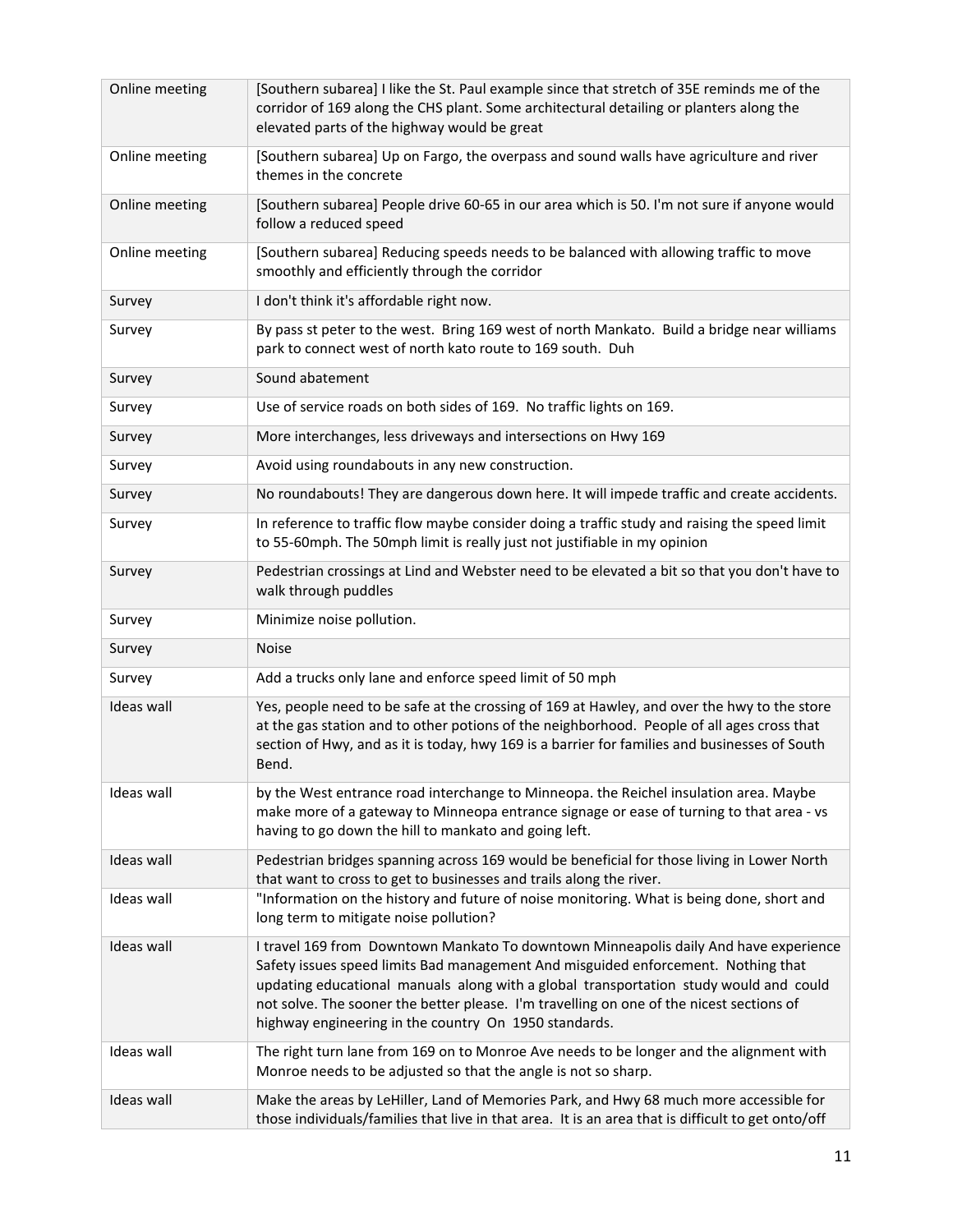|                   | of and not marked as well as it could be. It is a great area for families and has potential for a<br>lot of recreational activities that would benefit the region and vitality/healthy lifestyles.                                                                                                                                                                                                                                                                                                                         |
|-------------------|----------------------------------------------------------------------------------------------------------------------------------------------------------------------------------------------------------------------------------------------------------------------------------------------------------------------------------------------------------------------------------------------------------------------------------------------------------------------------------------------------------------------------|
| Ideas wall        | The are of HWY 169 where it meets up with HWY 14 could use some updating. It is not very<br>welcoming. More landscaping with trees, bushes, plants etc would be great, The stretch<br>between Mankato and St Peter would I believe also benefit from more trees as well. The<br>area that used to be Dutlers Bowl would be great as a Dave and Busters or as a park<br>area/Rest Stop.                                                                                                                                     |
| Ideas wall        | Having better access to Public Transportation would be incredible. I agree investing in our<br>infrastructure is much needed. Better access to Trains, Busses etc is much needed. We also<br>need to invest in our roadways for Semi Traffic in the area as well.                                                                                                                                                                                                                                                          |
| Ideas wall        | When there is high traffic congestion on a highway, this indicates that there might not be<br>enough supply of highway space. Some have said that there are two options to address this.<br>Either: 1) increase supply (invest in highways) or 2) decrease demand (invest in good<br>alternatives to driving on the highway, like better public transit, bike lanes, etc.) I think<br>communities are stronger when they implement option #2. Please make reducing highway<br>demand a goal of this project.               |
| Ideas wall        | Traffic lights at Lind and Webster and the neighborhood there                                                                                                                                                                                                                                                                                                                                                                                                                                                              |
| Ideas wall        | Please make this corridor regional friendly. I don't like slowing down in St. Peter and I won't<br>like it going through Mankato either.                                                                                                                                                                                                                                                                                                                                                                                   |
| <b>Ideas wall</b> | It would be nice to put a Truck Wash/Truck Stop/Rest Area off of HWY 169 and HWY 14<br>Intersection. It is a major gateway for a lot of traffic. Esp with the Fed Ex Facility, the Wal<br>Mart Distribution Center etc in the Mankato area.                                                                                                                                                                                                                                                                                |
| Ideas wall        | What a great idea! I would be nice to have a way to get between the towns without having<br>to go near the highway exits.                                                                                                                                                                                                                                                                                                                                                                                                  |
| Ideas wall        | We need sound abatement, particularly along Blue Earth River. Noise flows over to West<br>Mankato. Plant trees as well as sound bafflers and barriers                                                                                                                                                                                                                                                                                                                                                                      |
| Ideas wall        | Do not take the house at the end of Range or the one on Nicollet. There is no need to go off<br>the highway that is already there                                                                                                                                                                                                                                                                                                                                                                                          |
| Ideas wall        | This is an easy but expensive solution. Bypass saint peter to the west. Bring 169 down hwy<br>13. It should go west of north Mankato. Then continue 169 over the minnesota river and<br>have it connect with hwy 60 near or at the exit for hwy 90. Boom. The first loop around<br>mankato would be complete. Anything else would be a huge waste of tax payers money.<br>Getting 169 off the old wagon path and out of the river valley is the right thing to do. The<br>road shuts down too often for floods and mudslid |
| Ideas wall        | The northern most lake Street at WACO should be emphasized and highlighted, not the<br>Happy Chef left turn slot.                                                                                                                                                                                                                                                                                                                                                                                                          |
| Ideas wall        | Avoid ped bridges over the highway, seldom used so spend on alternate options.<br>Underpasses should be designed to have full daylight at each end so they have safety from<br>hidden threats-means would raise the thru highway grade.                                                                                                                                                                                                                                                                                    |
| Ideas wall        | Use exit or entrance slip ramps concept where ever needed.                                                                                                                                                                                                                                                                                                                                                                                                                                                                 |
| Ideas wall        | Cross street should be connected to Butterworth and /or Lind-Range to provide better<br>circulation rather than Range street in front of the motel-maybe even abandon that part of<br>Range.                                                                                                                                                                                                                                                                                                                               |
| Ideas wall        | Maximizing the R/W width to make an Rcut discussed at the Zoom more workable. Some<br>form or truck friendly roundabout may work, but maintaining non stop or minimal<br>slowdown of thru traffic is highest need. Access is secondary on a main route. These users<br>should expect to stop and wait                                                                                                                                                                                                                      |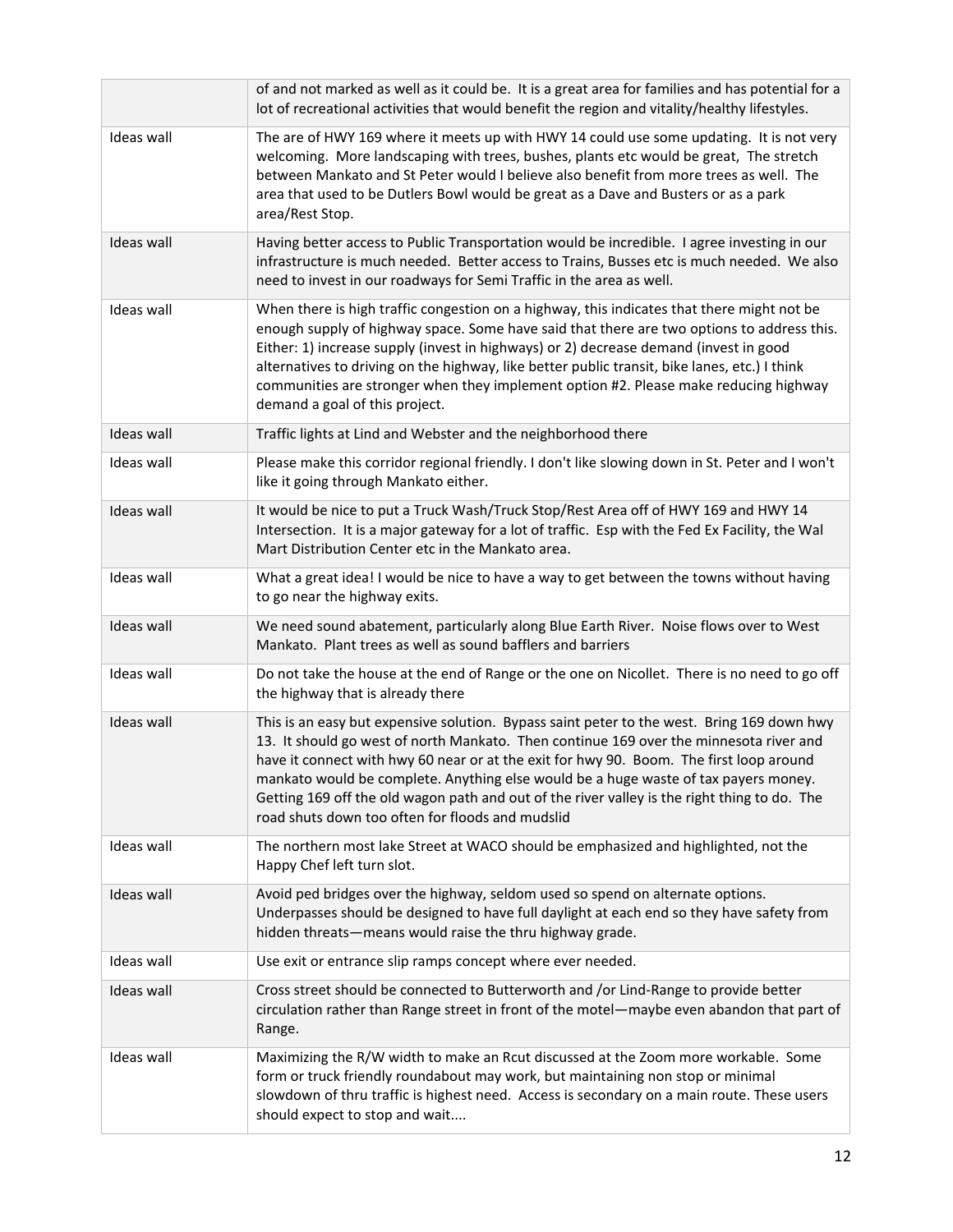| Ideas wall        | MnDot and region spent the last 30 years creating 4 lane regional corridors on 169, 60, and<br>14 for use as regional service routes, cars and heavy trucks. That should remain a priority<br>through this area without the slow down situation that was compromised in Saint Peter.<br>Certainly less than desirable- even if it is "pretty"                                                                                                  |
|-------------------|------------------------------------------------------------------------------------------------------------------------------------------------------------------------------------------------------------------------------------------------------------------------------------------------------------------------------------------------------------------------------------------------------------------------------------------------|
| Ideas wall        | Th 68 onto 169 works very well now.                                                                                                                                                                                                                                                                                                                                                                                                            |
| <b>Ideas wall</b> | Use the Hiniker oxbow for more water treatment and storage than is now. Is pump station<br>adequate? Maybe use the old creek channel behind Year round site for more storage.                                                                                                                                                                                                                                                                  |
| Ideas wall        | Agree, b it planting trees and limestone won't service the function like the full cloverleaf<br>would.                                                                                                                                                                                                                                                                                                                                         |
| Interactive map   | [Northern subarea] Vehicles begin to speed up here in anticipation of 65 mph speed limit.<br>Either enforce speed limit or change it.                                                                                                                                                                                                                                                                                                          |
| Interactive map   | [Northern subarea] The 50 mph speed limit is ignored.                                                                                                                                                                                                                                                                                                                                                                                          |
| Interactive map   | [Northern subarea] Minimize noise pollution                                                                                                                                                                                                                                                                                                                                                                                                    |
| Interactive map   | [Northern subarea] The biggest issue with noise is the trucks using jake braking throughout<br>the Mankato area. Because of the natural amphitheater effect that the valleys provide,<br>truck noise can really be exaggerated. It wouldn't hurt to have an anti jake braking<br>ordinance in the city.                                                                                                                                        |
| Interactive map   | [Northern subarea] Noise is always going to come from traffic Move or get used to it                                                                                                                                                                                                                                                                                                                                                           |
| Interactive map   | [Northern subarea] southbound exit to 14 west is steep for some vehicles, particularly<br>loaded semi's.                                                                                                                                                                                                                                                                                                                                       |
| Interactive map   | [Northern subarea] Finish the final two cloverleaf's or add fly over ramps on the north side<br>of 169                                                                                                                                                                                                                                                                                                                                         |
| Interactive map   | [Northern subarea] Traffic flow is a huge issue here [Hwy 14 interchange]! It's very hard for<br>vehicles to merge onto 169 when coming off of this off ramp                                                                                                                                                                                                                                                                                   |
| Interactive map   | [Northern subarea] What work is being done to complete the cloverleaf on the east side of<br>the highway 14 and 169 interchange?                                                                                                                                                                                                                                                                                                               |
| Interactive map   | [Northern subarea] Short merge zone from 169N to US14 west on bridge.                                                                                                                                                                                                                                                                                                                                                                          |
| Interactive map   | [Northern subarea] Please continue the acceleration/merge lane that was added eastbound<br>14 on the bridge all the way to 3rd ave. There are so many grain trucks coming from 169N to<br>14 E to the ADM plant on 3rd ave that cannot (and do not need to)traffic speed and create a<br>dangerous merging situation. A dedicated acceleration/exit lane, such as the one between<br>3rd ave and Riverfront would do wonders for traffic flow. |
| Interactive map   | [Northern subarea] A biker/pedestrian bridge here would allow trail users to connect from<br>the North River Trail to the Kiwanis Recreation area and trails on the other side of the river<br>It would be convenient to connect trails here without having to go to the Veteran's<br>Memorial Bridge. I wonder if it's a project both counties and cities could get behind.                                                                   |
| Interactive map   | [Northern subarea] We really like the acceleration lane to turn from 14 East to northbound<br>169 It has been an awesome addition I wish there was better signage to signify that it's<br>there because it seems like some motorists don't understand that they can use it to merge<br>with traffic and sit at median waiting for traffic to clear                                                                                             |
| Interactive map   | [Northern subarea] Turning onto US169NB from US14EB can take extremely long times<br>during even moderate traffic, due to uncontrolled, constant traffic on US169SB combined<br>with solid 'pulses' of traffic on US169NB from signal at Lind St.                                                                                                                                                                                              |
| Interactive map   | [Northern subarea] Northbound 14 has to cross 169 traffic                                                                                                                                                                                                                                                                                                                                                                                      |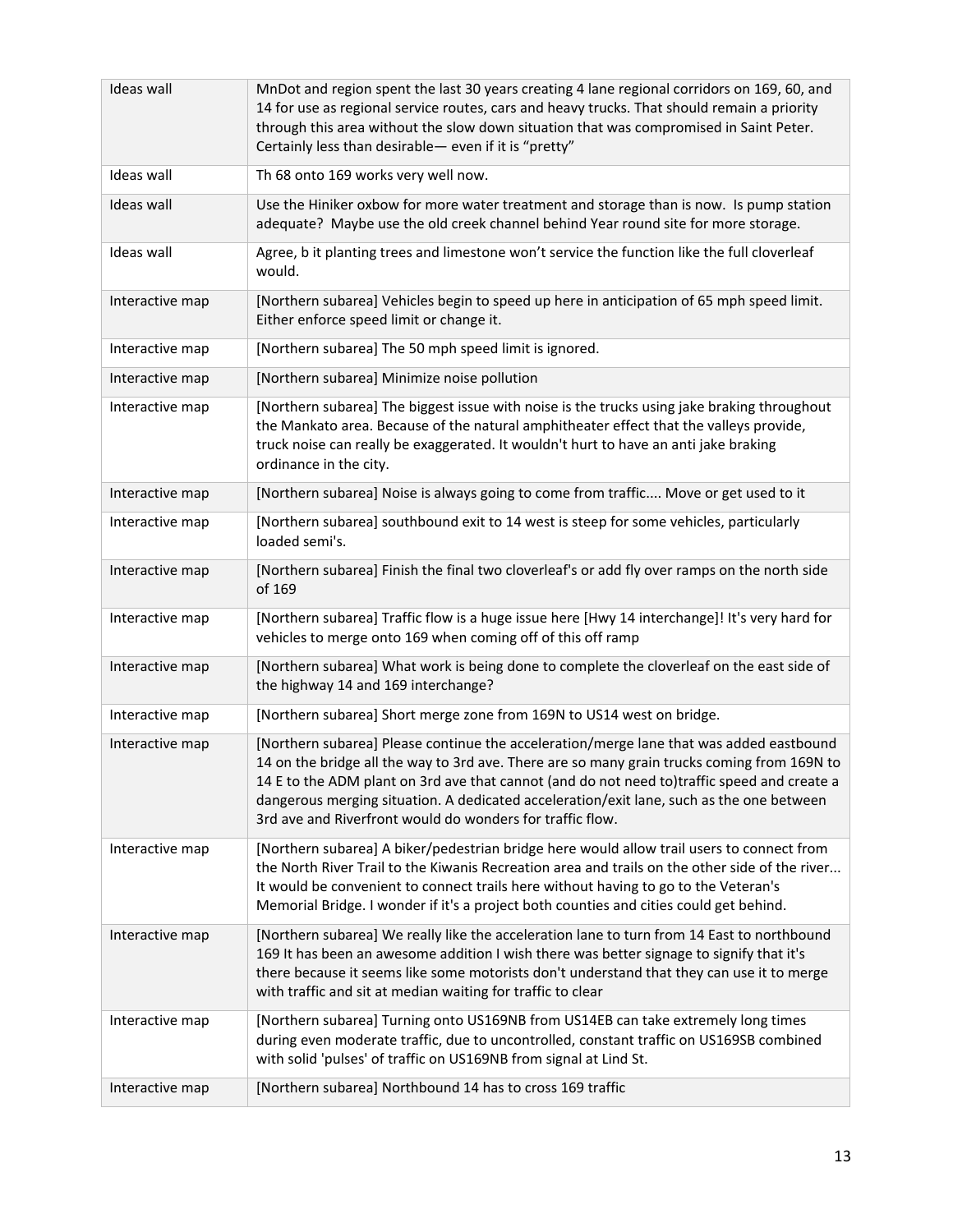| Interactive map | [Northern subarea] Left turn battling traffic and nearby traffic light [EB Hwy 14 to NB Hwy<br>169]                                                                                                                                                                                                                                                                                                                                                                                                          |
|-----------------|--------------------------------------------------------------------------------------------------------------------------------------------------------------------------------------------------------------------------------------------------------------------------------------------------------------------------------------------------------------------------------------------------------------------------------------------------------------------------------------------------------------|
| Interactive map | [Northern subarea] Merging from US14EB onto US169SB dangerous due to sight angles and<br>high-speed traffic in US169 without acceleration lane                                                                                                                                                                                                                                                                                                                                                               |
| Interactive map | [Northern subarea] When I lived up north & commuted, this [Hwy 14 interchange] was the<br>scariest intersection. Crossing south bound 169 to get to north bound [Hwy 169] is a gamble<br>for an accident. Gauging traffic flow is difficult. Had to be very vigilant to gauge if traffic is<br>accelerating or slowing for a light. Watching out for big trucks was especially troubling. Now<br>that I live in North Mankato I avoid this intersection & therefore avoid businesses in that<br>area of 169. |
| Interactive map | [Northern subarea] speeds too fast with all the hwy 14 merging and businesses along this<br>stretch to the dog park                                                                                                                                                                                                                                                                                                                                                                                          |
| Interactive map | [Northern subarea] The congestion can be troublesome. We need better access for those<br>coming from areas such as New Ulm, Gaylord etc. In order for our communities around us<br>and for Mankato to Thrive we need to make sure that this access point is easier to enter and<br>exit. Also Hwy 14 needs to be widen to 4 lanes as far as possible for safety concerns.                                                                                                                                    |
| Interactive map | [Northern subarea] I've had people cut me off many times from the left lane trying to grt<br>onto Hwy 14 east.                                                                                                                                                                                                                                                                                                                                                                                               |
| Interactive map | [Northern subarea] Adding a right turn lane onto North 169 that goes all the way to the off-<br>ramp to east 14 would be great Similar to what is at the intersection near Culver's between<br>commerce and 14                                                                                                                                                                                                                                                                                               |
| Interactive map | [Northern subarea] It would be great if this intersection [Lind St] was safer for pedestrians.<br>It is the only way someone could travel from the river trail to Hiniker/lower North Mankato.                                                                                                                                                                                                                                                                                                               |
| Interactive map | [Northern subarea] How about a round-about here [Lind St]?                                                                                                                                                                                                                                                                                                                                                                                                                                                   |
|                 |                                                                                                                                                                                                                                                                                                                                                                                                                                                                                                              |
| Interactive map | [Northern subarea] Lights cause major traffic flow problems. Those trying to go straight<br>across 169 are in fear of being hit by those turning onto 169                                                                                                                                                                                                                                                                                                                                                    |
| Interactive map | [Northern subarea] Hard to cross the highway with a bike                                                                                                                                                                                                                                                                                                                                                                                                                                                     |
| Interactive map | [Northern subarea] business (mcdonalds, kwik trip) trafifc flow is dangerous at ramps and<br>the merge areas are short distance. traffic speeds of 50mph are too fast for these areas. the<br>lind st traffic light is too short for bikes/pedestrians                                                                                                                                                                                                                                                       |
| Interactive map | [Northern subarea] Merge lane is too short when traveling from eastbound 14 to<br>southbound 169                                                                                                                                                                                                                                                                                                                                                                                                             |
| Interactive map | [Northern subarea] Turning left onto 169 from Lind is especially troublesome without left<br>turn lanes and traffic arrows.                                                                                                                                                                                                                                                                                                                                                                                  |
| Interactive map | [Northern subarea] 50 mph is fine here but needs enforcement                                                                                                                                                                                                                                                                                                                                                                                                                                                 |
| Interactive map | [Northern subarea] Add the "left turn on green arrow" lights to the traffic signals on Lind<br>Street.                                                                                                                                                                                                                                                                                                                                                                                                       |
| Interactive map | [Northern subarea] Move Lind St intersection here [River Ln] as a grade separated<br>interchange.                                                                                                                                                                                                                                                                                                                                                                                                            |
| Interactive map | [Northern subarea] Lights are not synched                                                                                                                                                                                                                                                                                                                                                                                                                                                                    |
| Interactive map | [Northern subarea] too bad semis cannot be re-routed from the dog park until minneopa, if<br>they are just "passing though" this areaspeeds are too high, jake-braking (?) too loud, run<br>lights often                                                                                                                                                                                                                                                                                                     |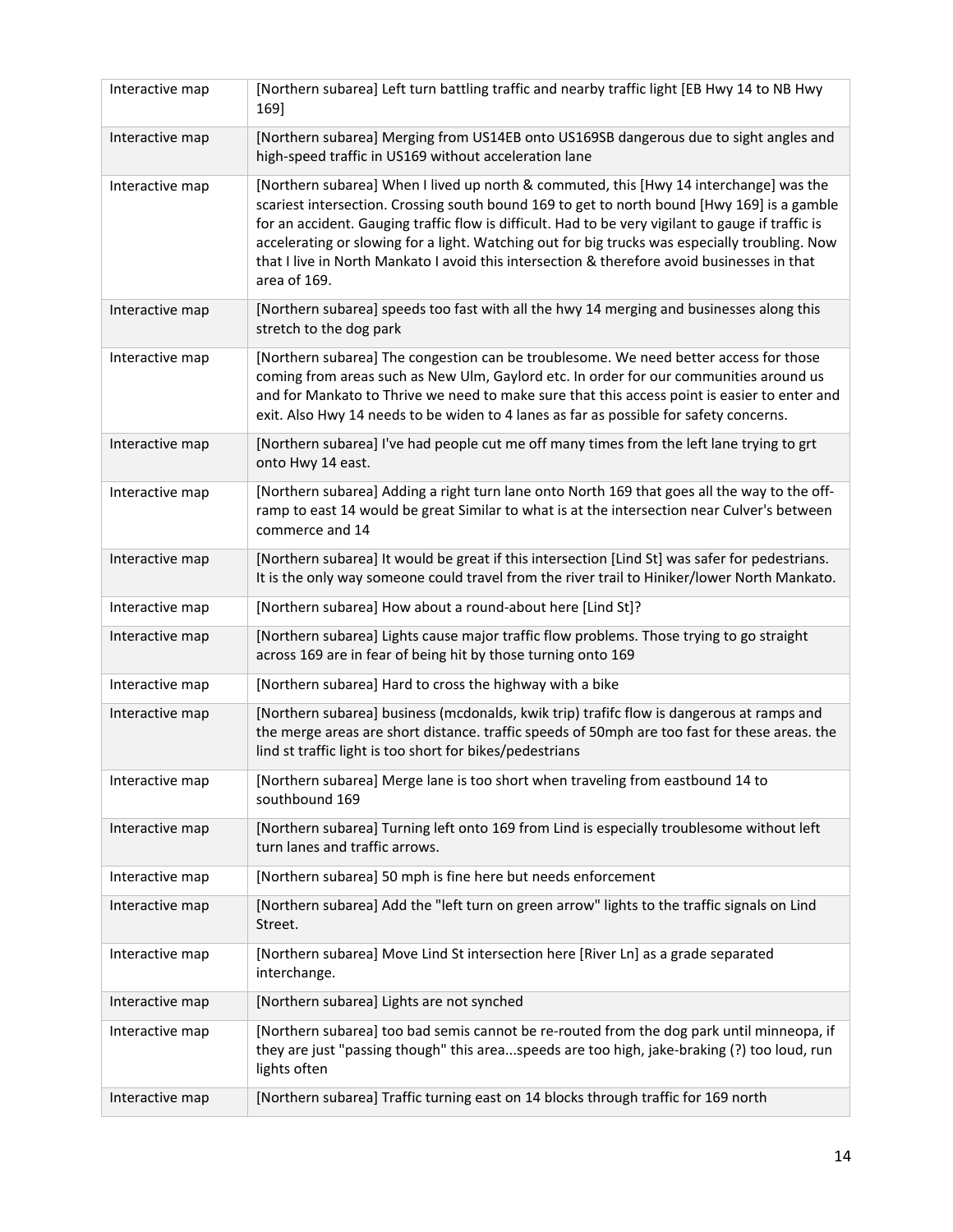| Interactive map | [Northern subarea] traffic from [Webster Ave] Light will back up onto Range St as you can<br>not make the right turn.                                                                                                                                                                                                                                                                                                                                                                                                                                |
|-----------------|------------------------------------------------------------------------------------------------------------------------------------------------------------------------------------------------------------------------------------------------------------------------------------------------------------------------------------------------------------------------------------------------------------------------------------------------------------------------------------------------------------------------------------------------------|
| Interactive map | [Northern subarea] This spot often gets over crowed when there are vehicles waiting to<br>cross 169. Sometimes the vehicles even block the intersection of Range Street and Webster<br>Avenue.                                                                                                                                                                                                                                                                                                                                                       |
| Interactive map | [Northern subarea] It would be great if the light at speedway and the light at QuikTrip could<br>be better timed so that you wouldn't get stopped at both                                                                                                                                                                                                                                                                                                                                                                                            |
| Interactive map | [Northern subarea] How about a round-about here [Webster Ave]?                                                                                                                                                                                                                                                                                                                                                                                                                                                                                       |
| Interactive map | [Northern subarea] Webster should be rebuilt as a grade separated full intersection.<br>Business access can still be maintained                                                                                                                                                                                                                                                                                                                                                                                                                      |
| Interactive map | [Northern subarea] Trying to bike to the Kiwanis trails or river trail can be difficult and<br>dangerous at either of the stop lights along Webster Ave and Hwy 169 or W Lind St,<br>especially with children. Having a discussion about creating a safer way to access this area<br>might be a conversation worth having.                                                                                                                                                                                                                           |
| Interactive map | [Northern subarea] Webster Ave. is a vital gateway from Hwy 169 into lower No. Mankato.<br>Many area businesses rely upon it for large truck service access, not to mention residential,<br>park/ recreational, and municipal service garages. The Webster Ave. - Hwy 169 interchange<br>must continue to be a full access at-grade intersection. Easy onto/off-of Hwy 169 at Webster<br>Ave. into lower No. Mankato must be maintained for large trucks.                                                                                            |
| Interactive map | [Northern subarea] Local business interests long ago put up a fight to preserve traffic lights<br>on what should have been a limited-access highway, long ago removed from the old<br>downtown Front Street.                                                                                                                                                                                                                                                                                                                                         |
| Interactive map | [Northern subarea] This really applies to all traffic lights on 169 through Mankato/North<br>Mankato. Many traffic lights are not sensitive enough to detect motorcycles such as at<br>Webster Ave. You may not get a green light at all or until more cars pull up behind you when<br>entering from Webster or at Webster left turn lanes from 169. You are either forced to<br>break the law and proceed or come up with some other risky maneuver.                                                                                                |
| Interactive map | [Northern subarea] The traffic from 169 is extremely loud in this area of the neighborhood                                                                                                                                                                                                                                                                                                                                                                                                                                                           |
| Interactive map | [Northern subarea] Sound barriers would be beneficial- people cannot use their outside<br>spaces-cannot carry on a conversation outside                                                                                                                                                                                                                                                                                                                                                                                                              |
| Interactive map | [Northern subarea] traffic lights are too short to turn onto hwy 169 left turn onto hwy 169<br>is the same as going straight - backs up traffic on webster and range, especially congested<br>during peak hours (7-9am and 3-6pm), plus all the semi traffic - scary and too fast, especially<br>in the winter road conditions. people run the hwy 169 lights a lot along this entire stretch<br>from the veteran's bridge to dog park on hwy 169. dangerous for kids on bikes and<br>pedestrians if they want to access the river trail             |
| Interactive map | [Northern subarea] For years I have often wondered why there wasn't a direct connection<br>between Highway 169 and Madison Avenue. How about a bridge? It would seem like an<br>easy fix to alleviate traffic concerns off of the dreaded Third Avenue to Riverfront Drive<br>intersection and you could run a road tied into a Madison Avenue bridge/road (behind the<br>Pizza Hut, etc.) or some semblance of that. I realize bridge projects aren't cheap, but this<br>would dramatically improve the viability, visibility and access (from 169) |
| Interactive map | [Middle subarea] There is excessive traffic congestion on the bridge around 5:00 p.m. when<br>drivers are going East on Belgrade Ave. and turning onto 169.                                                                                                                                                                                                                                                                                                                                                                                          |
| Interactive map | [Middle subarea] Belgrade Ave is the normal way I cross 169, but I avoid the area during<br>rush hour times. Because 169 is so congested I avoid driving on any part of it. This keeps me<br>away from businesses along the corridor.                                                                                                                                                                                                                                                                                                                |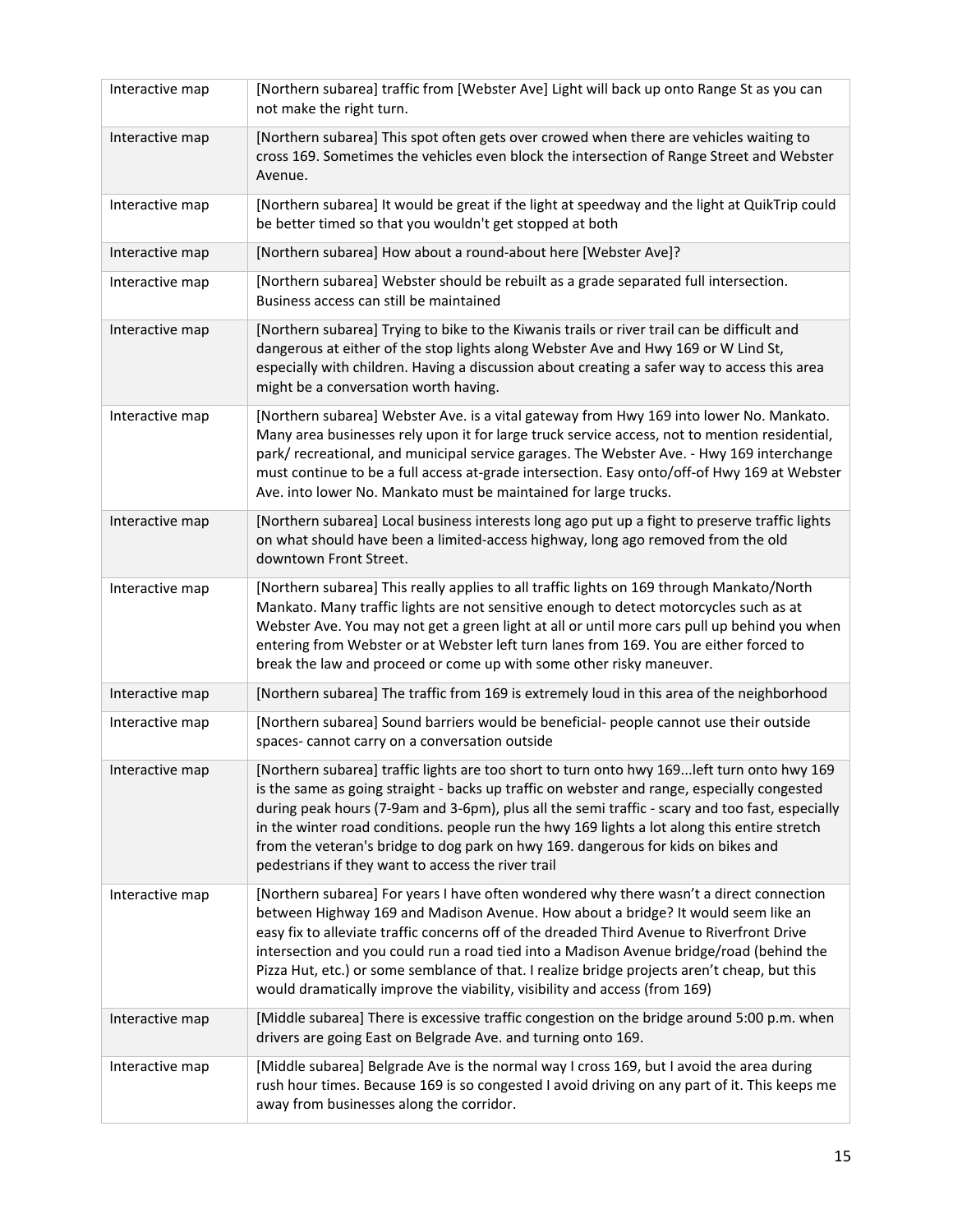| Interactive map | [Middle subarea] A bike lane over to Belgrade from Mankato on the bridge.                                                                                                                                                                                                                                            |
|-----------------|----------------------------------------------------------------------------------------------------------------------------------------------------------------------------------------------------------------------------------------------------------------------------------------------------------------------|
| Interactive map | [Middle subarea] adding color to the flood wall on the far side of the river would improve<br>the aesthetics of the corridor                                                                                                                                                                                         |
| Interactive map | [Middle subarea] Poor pavement condition on lookout/center St exit ramp                                                                                                                                                                                                                                              |
| Interactive map | [Middle subarea] Curves can be scary when roads are slick and people speeding. Lots of<br>people drifting over the centerlines in general.                                                                                                                                                                           |
| Interactive map | [Middle subarea] There are nice views of the river going southbound on 169.                                                                                                                                                                                                                                          |
| Interactive map | [Middle subarea] lookout drive as a freeway feels overbuilt. more of a parkway feel, with<br>landscaping, and bike trail connecting to bike facilities in upper north, lower north, judson<br>bottoms, and trail over river bridge would be nice                                                                     |
| Interactive map | [Middle subarea] sidewalk and trail should be wider [North Star Bridge]                                                                                                                                                                                                                                              |
| Interactive map | [Middle subarea] Merge lane from riverfront drive sometimes causes safety issues with NB<br>169 traffic trying to get to right to get on lookout drive exit lane.                                                                                                                                                    |
| Interactive map | [Middle subarea] Make this [NB Hwy 169 on-ramp from Riverfront Dr] a two lane all the way<br>to the top to allow more cars on this access road and get more cars off of Riverfront. 169<br>access form Riverfront street                                                                                             |
| Interactive map | [Middle subarea] The stoplight on the SB 169 exit onto Riverfront strongly favors Riverfront<br>traffic over those coming off of 169. There is always a build up of traffic here.                                                                                                                                    |
| Interactive map | [Middle subarea] Certain times of the day make this [Riverfront Dr to NB Hwy 169] route<br>really time-consuming and frustrating. Particularly around school start/release times for<br>West HS. Some mornings traffic is backed up all the way back to Lookout Drive.                                               |
| Interactive map | [Middle subarea] turning right on to 169 south from River front dr is fairly difficult,<br>especially with any type of trailer.                                                                                                                                                                                      |
| Interactive map | [Middle subarea] There is poor access and visibility to the businesses that are located on<br>South Riverfront Drive.                                                                                                                                                                                                |
| Interactive map | [Middle subarea] The traffic light is red for too long when exiting hwy 169 south onto south<br>riverfront near West High School. It was changed over the last several months, it previously<br>turned green soon after stopping, now there is a 1-2 minute pause even when there are no<br>cars on south riverfront |
| Interactive map | [Middle subarea] The approach panels on most of the bridges need to be changed to<br>provide a smooth ride.                                                                                                                                                                                                          |
| Interactive map | [Middle subarea] Improvements to Minneopa Trail entrance from S Riverfront Dr onto<br>US169-paired bridge over Blue Earth River make access easier and safer                                                                                                                                                         |
| Interactive map | [Middle subarea] along hwy 169 (heading south) after the ramp near the soybean mill- any<br>turn-off areas, even with merge lanes/separate left turn lanes (to le hillier, land of<br>memories), is very scary - speed limits are ignored - simply too fast period.                                                  |
| Interactive map | [Middle subarea] I like this exit off of 169 [NB Hwy 169 to SB Riverfront Dr]                                                                                                                                                                                                                                        |
| Interactive map | [Middle subarea] Minimize noise pollution                                                                                                                                                                                                                                                                            |
| Interactive map | [Middle subarea] Noise is always going to come from traffic Move or get used to it.                                                                                                                                                                                                                                  |
| Interactive map | [Southern subarea] Poor drainage west of the South Bend Ave intersection between<br>LeHillier St. and 169. Water stands in the ditch and has to be pumped. If water is not<br>pumped it will eventually run into the residents basements on LeHillier St.                                                            |
| Interactive map | [Southern subarea] This [Hawley St/County Rd 69 intersection] is an awful intersection and I<br>try to avoid it if at all possible.                                                                                                                                                                                  |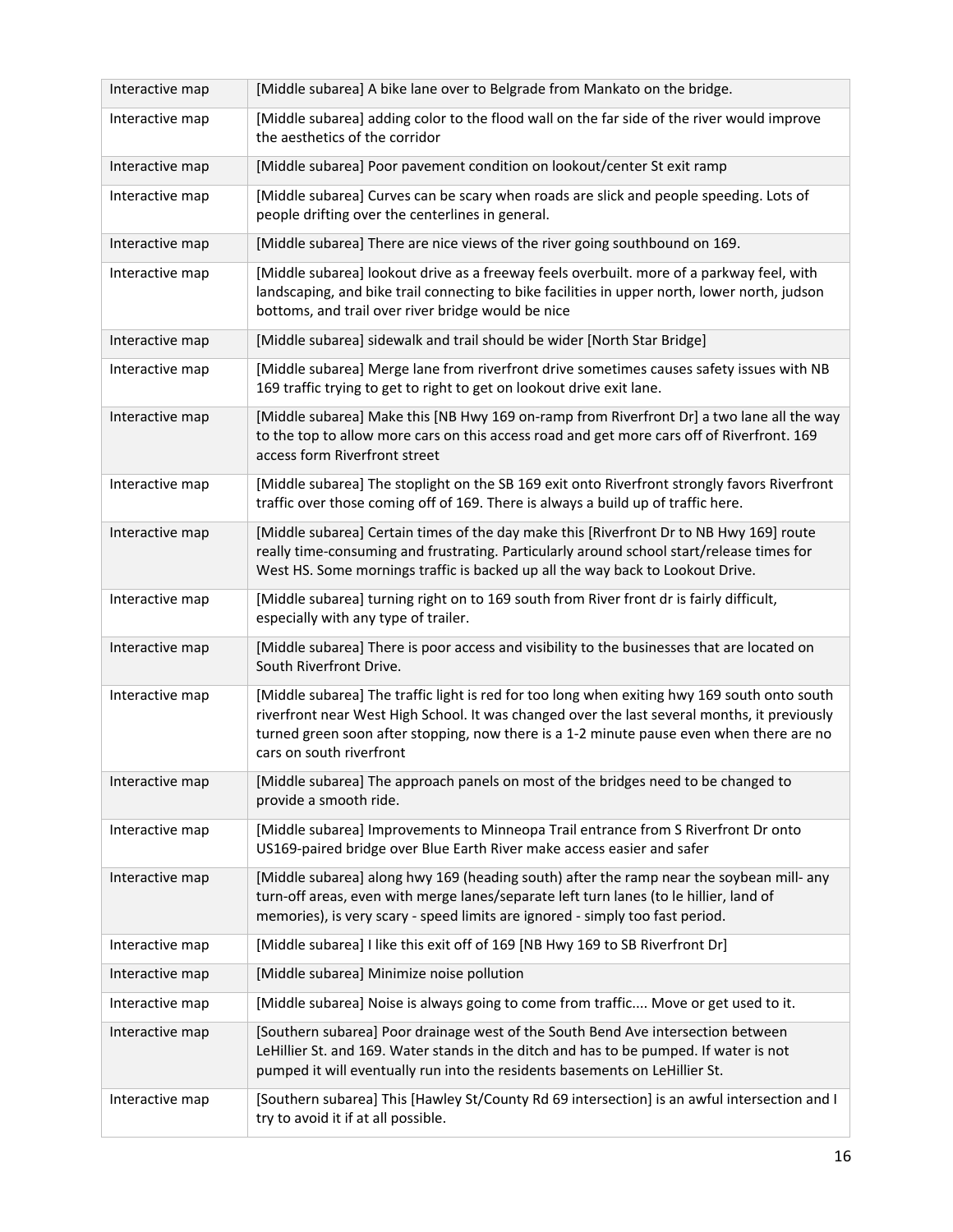| Interactive map | [Southern subarea] This intersection [Hawley St/County Rd 69 intersection] is problematic.<br>It's not always easy to see the traffic from the south, and the speed of the oncoming traffic<br>is at times too fast to react to cars pulling out and onto the highway.                                                                                                                                  |
|-----------------|---------------------------------------------------------------------------------------------------------------------------------------------------------------------------------------------------------------------------------------------------------------------------------------------------------------------------------------------------------------------------------------------------------|
| Interactive map | [Southern subarea] I don't think the merging lane is long enough to get on to 169 north and<br>this is an area where pedestrians cross to get to the bike path. A pedestrian over pass would<br>be beneficial for safety.                                                                                                                                                                               |
| Interactive map | [Southern subarea] This [Hawley St/County Rd 69] intersection is not safe, especially when<br>vehicles are turning off of 169 and heading towards Southbend Ave.                                                                                                                                                                                                                                        |
| Interactive map | [Southern subarea] This [Hawley St/County Rd 69] can be a dangerous location for crossing<br>the hwy. Myself and many I have talked with agree we need a pedestrian walkover or Ped.<br>Bridge over hwy 169.                                                                                                                                                                                            |
| Interactive map | [Southern subarea] The Shoulders are too narrow along this [County Rd 69] portion of the<br>road for bicycles and pedestrians.                                                                                                                                                                                                                                                                          |
| Interactive map | [Southern subarea] There is a lot of speeding that goes on in this area when coming into<br>Mankato when the speed limit reduces to 50 mph.                                                                                                                                                                                                                                                             |
| Interactive map | [Southern subarea] There is a lot of speeding in both the northbound and southbound lanes.<br>The speed limit is 50 MPH for safety reasons. Law enforcement needs to increase<br>enforcement on this section of roadway.                                                                                                                                                                                |
| Interactive map | [Southern subarea] There were posts put up in the [County Rd 33/Hwy 169] median, but<br>when turning left off off of 169 south, the grass gets tall it is difficult to see cars and<br>especially motorcycles.                                                                                                                                                                                          |
| Interactive map | [Southern subarea] Although one side of the road [County Rd 33] has been given a wider<br>shoulder, the entire roadway along the hill needs to be reconstructed, mostly due to this<br>being a major Ag. Trucking Route.                                                                                                                                                                                |
| Interactive map | [Southern subarea] I would like to see a round about built at the intersection of Hwy 169<br>and Hwy 68. That intersection is very dangerous!!!                                                                                                                                                                                                                                                         |
| Interactive map | [Southern subarea] Easier access from HWY 68 to 169 for cars and Semi Trucks. Better<br>Pedestrian and bike accessibility.                                                                                                                                                                                                                                                                              |
| Interactive map | [Southern subarea] This is a dangerous crossing when stopped on Highway 68 turning left<br>onto Hwy 169 east from Minneopa area. Cars drive too fast and it is very risky when traffic is<br>heavy. Traffic should be reduced to 55 mph for 169 traffic and a blinking hazard light added<br>to warn 169 traffic to cars trying to cross both lanes when turning left (east).                           |
| Interactive map | [Southern subarea] Warning signs for approaching traffic would help [at Hwy 68/Hwy 169<br>intersection]. Speed limit should remain unchanged.                                                                                                                                                                                                                                                           |
| Interactive map | [Southern subarea] The US 169 & MN 68 intersection is dangerous when making a left turn<br>from MN 68 onto northbound US 169. I think the speed limit should be held to 50 MPH until<br>the intersection with CSAH 90, then go to 65 MPH. Also the intersection of US 169 & MN 68<br>should be changed to the R-Cut or J-Turn type intersection, so to reduce the severity of<br>motor vehicle crashes. |
| Interactive map | [Southern subarea] This seems like a good location to put a flyover for Hwy 68 traffic, or<br>perhaps a new intersection similar to what was done at Hwy 41 and 169 in the<br>Chaska/Shakopee area.                                                                                                                                                                                                     |
| Interactive map | [Southern subarea] There needs to be a stop light at Hwy. 169 & 68 Intersection. There have<br>been to many accidents and deaths at that intersection.                                                                                                                                                                                                                                                  |
| Interactive map | [Southern subarea] Highway 60. Access to trail from near the golf course would be great for<br>regional connectivity. Also would connect south to Highway 90                                                                                                                                                                                                                                            |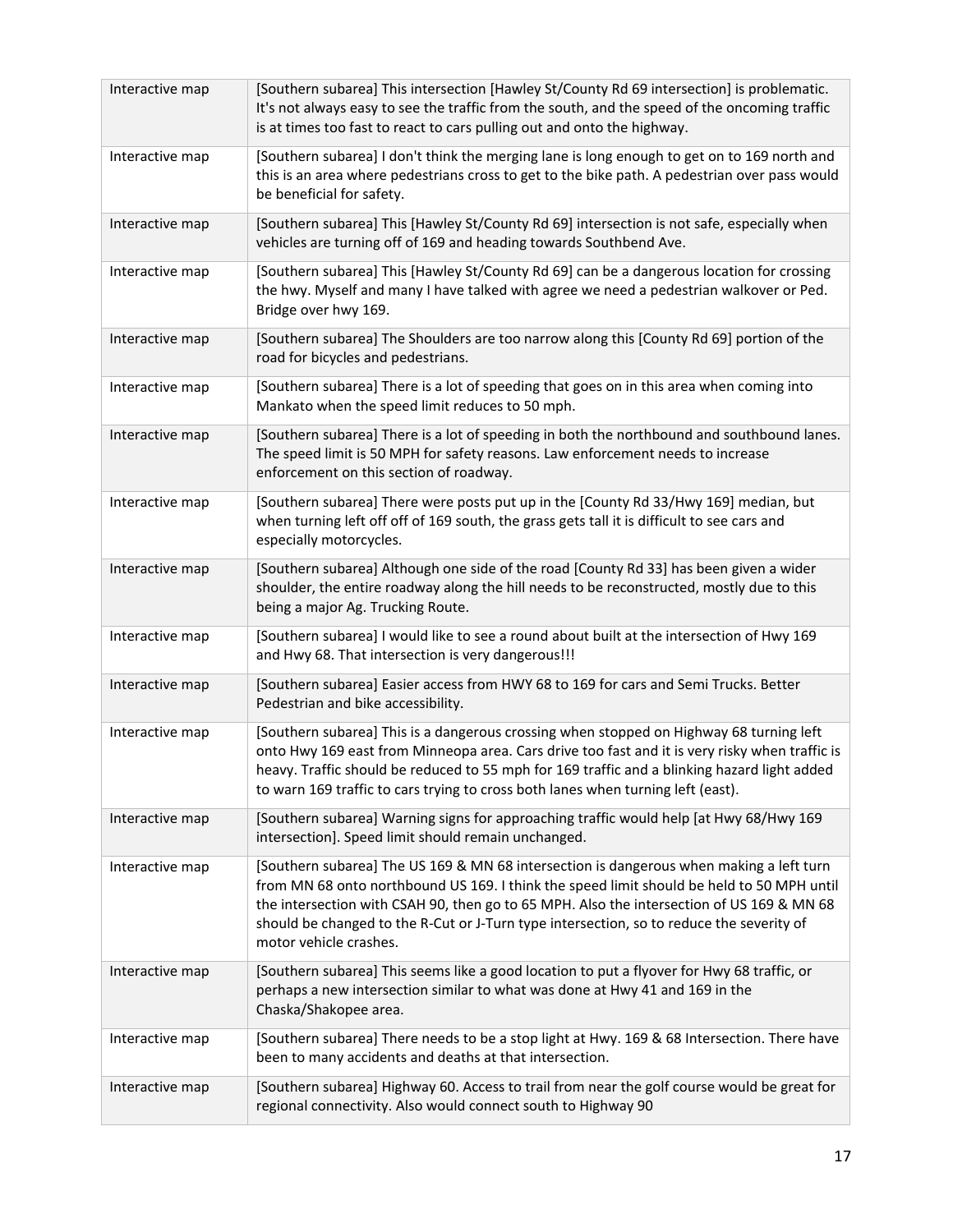| Interactive map | [Southern subarea] Large rv and commercial buildings here with lots of travel trying to get<br>both directions                                                                                                                                                                                                                                                                                                                                                                                                                                                                                                                                                                                                                                                                                    |
|-----------------|---------------------------------------------------------------------------------------------------------------------------------------------------------------------------------------------------------------------------------------------------------------------------------------------------------------------------------------------------------------------------------------------------------------------------------------------------------------------------------------------------------------------------------------------------------------------------------------------------------------------------------------------------------------------------------------------------------------------------------------------------------------------------------------------------|
| Interactive map | [Southern subarea] Consider moving highway 68 intersection to a location where a safer<br>intersection or interchange could be constructed                                                                                                                                                                                                                                                                                                                                                                                                                                                                                                                                                                                                                                                        |
| Interactive map | [Southern subarea] People [on NB Hwy 169] don't yield to Hwy 60 traffic and cut folks off.                                                                                                                                                                                                                                                                                                                                                                                                                                                                                                                                                                                                                                                                                                        |
| Interactive map | [Southern subarea] Could use a longer acceleration lane for truck traffic coming from<br>northbound US 169 onto northbound MN 60 / US 169.                                                                                                                                                                                                                                                                                                                                                                                                                                                                                                                                                                                                                                                        |
| Interactive map | [Southern subarea] North bound 169 to westbound 60 could use an acceleration lane                                                                                                                                                                                                                                                                                                                                                                                                                                                                                                                                                                                                                                                                                                                 |
| Interactive map | [Southern subarea] Better lighting at this [Hwy 60/Hwy 169] intersection would be great.<br>Many times when dark or poor weather it is very hard to gauge the traffic due to the highs<br>and lows of the road plus glare from the headlights.                                                                                                                                                                                                                                                                                                                                                                                                                                                                                                                                                    |
| Phone call      | Maintaining access to 169 from Webster Ave is important for businesses and business<br>opposes a potential closure of the intersection of 169 and Webster. He said the value of his<br>building is directly related to easy and direct access to 169. If there are efforts to close the<br>intersection of 169 and Webster, he and about 15 other businesses will bring suit against<br>the government entityif anybody screws with that intersection, a price will be paid.                                                                                                                                                                                                                                                                                                                      |
| Email           | I believe this [Webster Ave] intersection critical for many businesses, including mine. While<br>it may not be as critical for the businesses on the EAST side of the 169, there are far more<br>businesses and residences on the WEST end that will be negatively impacted. I would<br>advocate for a roundabout, or other traffic solution vs shutting that intersection off<br>completely.                                                                                                                                                                                                                                                                                                                                                                                                     |
|                 | I believe shutting off that intersection will cause log jams at the other inlets and outlets to<br>169 (Belgrade for example or the Kwik Trip intersection (that one is scary enough now, I<br>can't imagine it with MORE people trying to get in and out there).                                                                                                                                                                                                                                                                                                                                                                                                                                                                                                                                 |
|                 | Please consider keeping that intersection open. Easy on and Off Why make it harder for<br>people to get to brick and mortar businesses who are already struggling??                                                                                                                                                                                                                                                                                                                                                                                                                                                                                                                                                                                                                               |
| Email           | I just want to make sure the state truly looks at our needs and takes it all into consideration.<br>I'm not a fan of "J-Turns". I get into an accident almost daily on 169 J-Turns and people that<br>don't use the speed lanes properly and just cross in front of traffic to get to their turn-back.                                                                                                                                                                                                                                                                                                                                                                                                                                                                                            |
| Letter/email    | Dear Mr. Androsky,                                                                                                                                                                                                                                                                                                                                                                                                                                                                                                                                                                                                                                                                                                                                                                                |
|                 | We are a group of more than 25 businesses and property owners who rely on the Webster<br>Ave. - U.S. Highway 169 intersection that gives access into North Mankato. For over 50<br>years, the access from Webster Ave. onto/off-of Highway 169 has been the vital linkage for<br>transportation to our storefronts. Without this full access intersection, businesses would<br>suffer financial losses in operations, property values, and in our business values. We are<br>fearful that many businesses would perish, resulting in job losses. This intersection is also a<br>primary gateway to northside residential neighborhoods, schools, churches, day-care<br>centers, parks and municipal service garages. Closing this intersection would negatively<br>affect these citizens as well. |
|                 | The businesses in our neighborhood provide a diverse set of offerings, to include freight<br>transportation, trucking services, retail, distribution, light industrial, office, hotel and<br>entertainment. Large truck (semi) access to and from our neighborhood businesses are<br>critical.                                                                                                                                                                                                                                                                                                                                                                                                                                                                                                    |
|                 | We are writing to express our strongest support in keeping the Webster Ave. - Highway 169<br>interchange a full access at-grade intersection. We as a group will always attempt to put our<br>best foot forward when dealing with any level of government, but please understand, we<br>are deeply united on our position. We are prepared to protect our long-held interests in                                                                                                                                                                                                                                                                                                                                                                                                                  |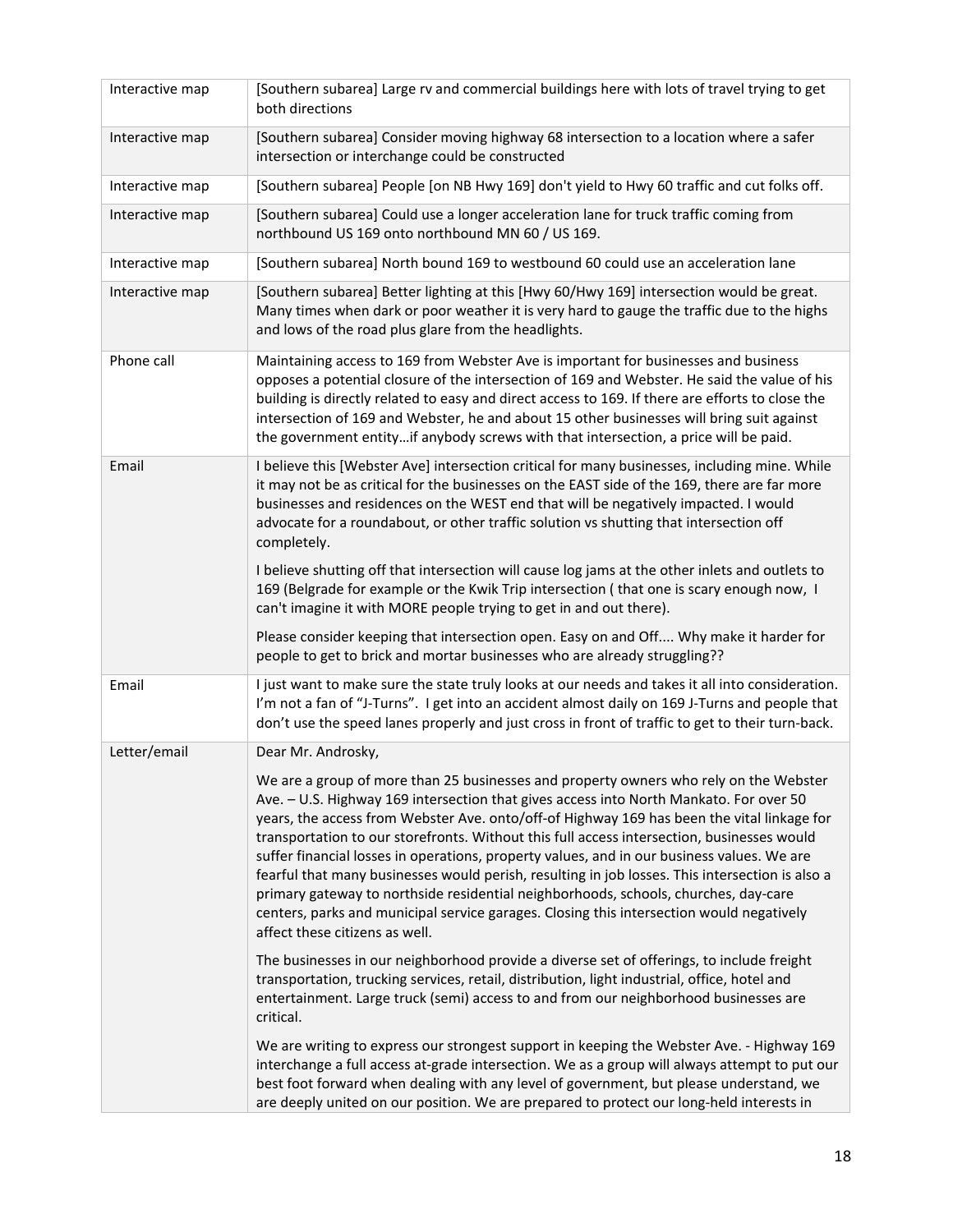|              | having todays access from the Webster Ave. - Highway 169 intersection, to whatever level<br>is necessary, including litigation                                                                                                                                                                                                                                                                                                                                                                                                                                                                                                                                                                  |
|--------------|-------------------------------------------------------------------------------------------------------------------------------------------------------------------------------------------------------------------------------------------------------------------------------------------------------------------------------------------------------------------------------------------------------------------------------------------------------------------------------------------------------------------------------------------------------------------------------------------------------------------------------------------------------------------------------------------------|
|              | The talk of closing the intersection at Webster and Highway 169 is not good news for us.                                                                                                                                                                                                                                                                                                                                                                                                                                                                                                                                                                                                        |
|              | We are the property owners of 2 buildings on Webster and operate our business there too.<br>We also have tenants.                                                                                                                                                                                                                                                                                                                                                                                                                                                                                                                                                                               |
|              | We have worked hard to keep our property updated and inviting to those who enter North<br>Mankato at this gateway.                                                                                                                                                                                                                                                                                                                                                                                                                                                                                                                                                                              |
|              | Our location is visible to traffic, customers can easily enter and exit our parking lot and its<br>easy to explain our location.                                                                                                                                                                                                                                                                                                                                                                                                                                                                                                                                                                |
|              | Closing off the intersection would hamper our ability to further develop and grow our<br>business. 18 years ago we purposefully picked this location. We designed and built the<br>building on the corner. We invested here because we thought it was a great corner and<br>projected this area of town was ready for more development. It has not happened as<br>quickly as we would like but opportunity to everywhere here!                                                                                                                                                                                                                                                                  |
|              | We neighbor with several independent, hardworking businesses who deserve to have this<br>intersection open to allow customers easy access. Keeping the intersection open will fuel<br>more growth and vitality to this part of town and insure those who come to Mankato-North<br>Mankato from the north and south will be impressed as they travel here instead of missing<br>all the opportunity that will be gone from sight if you close or re-route this intersection.                                                                                                                                                                                                                     |
|              | As this discussion unfolds MAPO need to know business here is real, working hard and<br>wants to grow and improve this area - not make it a forgotten part Of town. We strongly<br>support keeping this intersection open for not just our business and success but for those<br>that surround us.                                                                                                                                                                                                                                                                                                                                                                                              |
|              | THANK YOU.                                                                                                                                                                                                                                                                                                                                                                                                                                                                                                                                                                                                                                                                                      |
| Phone call   | [Reconstruction] been a big need for 30 years. Running a road by a river is never conducive.                                                                                                                                                                                                                                                                                                                                                                                                                                                                                                                                                                                                    |
| Phone call   | I think the speeds on 169 are too fast. I think they should wait until they get past the 169/60<br>junction before the speed limit is switched to 65 miles per hour. There's a lot of traffic. With<br>Sibley/Land of Memories Park, I have to go uphill and fight traffic that's already gunning it<br>and it's hard to get over into the left lane. I have to make a left-hand turn off of 169 up by<br>the Hillcrest area. If I'm doing the speed limit, people are already going fast (near the Spur<br>station). I'm not going to accelerate just to go two blocks. I made this comment years back,<br>and a guy on his bicycle got killed in that area shortly after I made the comments. |
|              | I had recently called the DOT about some guardrails between the northbound/southbound<br>lanes. As I drive at the top of 169 by Hillcrest the guardrails block by vision. I drive a low car.<br>The guardrails block my vision all year, grass grows in between the guardrails in the summer<br>and often the grass is not mowed, further obstructing my vision. It's uncomfortable to have<br>obstructed vision with cars going 65 mph.                                                                                                                                                                                                                                                        |
|              | Overall across entire corridor, pedestrian safety is a concern. If you're trying to get across it,<br>there's nowhere to cross safely. They took the crosswalk away from McCauley St. The<br>people that live over there all cross at that point to get to the gas station.                                                                                                                                                                                                                                                                                                                                                                                                                     |
|              | Trying to get across at Hillcrest is dangerous in car and on foot.                                                                                                                                                                                                                                                                                                                                                                                                                                                                                                                                                                                                                              |
|              | Possibly take a look at constructing a parking lot for people using the trail. If West Sibley has<br>access to the trail, consider making a parking lot there so people could park there as they go<br>on the trail.                                                                                                                                                                                                                                                                                                                                                                                                                                                                            |
| Comment form | Building elevated Highway all the way through town no stop lights no stop signs ramps to go<br>up and down easy peasy never have to worry about flooding                                                                                                                                                                                                                                                                                                                                                                                                                                                                                                                                        |
| Comment form | I really think the off ramps and on ramps where 169 and 14 meet up should be redone.<br>They're very dangerous in the winter and semis have tipped over due to them                                                                                                                                                                                                                                                                                                                                                                                                                                                                                                                             |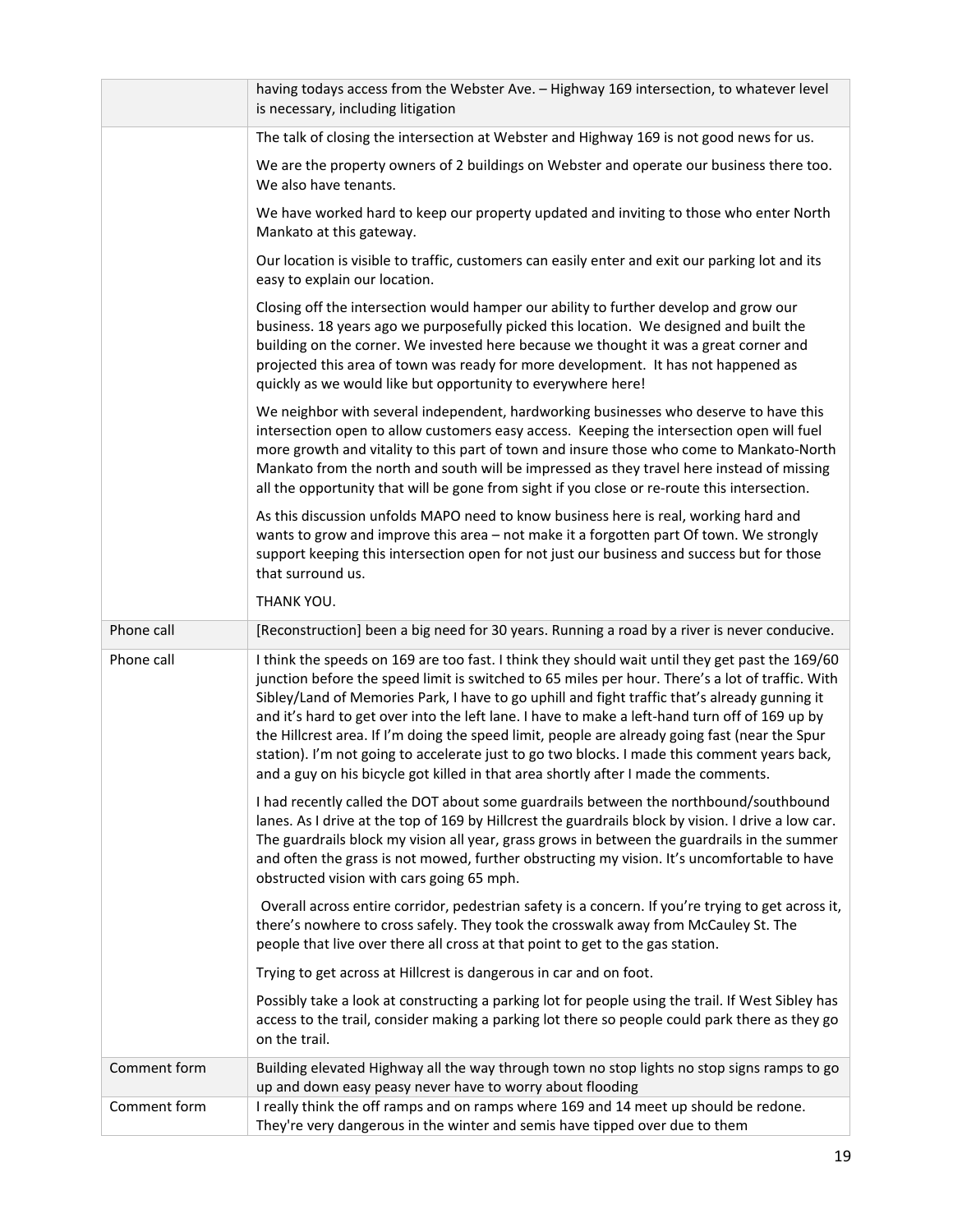| Comment form | northbound 169 coming into Mankato, the speed limit drops to 50mph at the top of the hill<br>just before oing down. Almost all the trucks come speeding right to the sign then hit JAKE<br>brakes all the way down the hill to Southbend ave. at whitch time they and cars are still<br>speeding past the intersection. The people living on the hill have to listen to countless jake<br>brakes 24 hrs a day! There is no noise ord or sign so they just keep it up. I think as a possible<br>sulution might be to move the speed limit change bact to Hwy 68, so that traffic has calmed<br>itself to 50 before they hit the hill and post noise limit signs. Thank you                                                                                                        |
|--------------|----------------------------------------------------------------------------------------------------------------------------------------------------------------------------------------------------------------------------------------------------------------------------------------------------------------------------------------------------------------------------------------------------------------------------------------------------------------------------------------------------------------------------------------------------------------------------------------------------------------------------------------------------------------------------------------------------------------------------------------------------------------------------------|
| Comment form | I have been traveling this route every day from the metro to Mankato and have experienced<br>the full impact on how important it is to maintain on how safety first, fast and convenient<br>169 has become. I am a 2 lane witness in admiration.                                                                                                                                                                                                                                                                                                                                                                                                                                                                                                                                 |
| Comment form | A few thoughts: The pedestrian walkways on the bridges from 169/S. Riverfront section into<br>N. Mankato and S.Riverfront by CHS into South Bend are pretty narrow and fill with debris<br>from the highway fairly easily. They are also pretty difficult to maintain in the winter months<br>in regards to snow removal. If there are plans for improving these sections for<br>pedestrian/bike traffic they should include solutions for safe clearing of snow. I have<br>encountered many people while plowing/blowing snow on the bridges and people will jump<br>the barrier onto the highway because there isn't enough room for the human and the<br>equipment on the path at the same time. There is much more to say on the subject, but I'll<br>keep it short. Thanks. |
| Comment form | Just curious. I know the map is pretty general, but it looks like it's going over my house.                                                                                                                                                                                                                                                                                                                                                                                                                                                                                                                                                                                                                                                                                      |
| Comment form | What changes are suggested?                                                                                                                                                                                                                                                                                                                                                                                                                                                                                                                                                                                                                                                                                                                                                      |
| Comment form | I still think there should be more thought into connecting 169 and Madison Ave. Using<br>Madison and Monroe as the Bridge location over the MN River                                                                                                                                                                                                                                                                                                                                                                                                                                                                                                                                                                                                                             |
| Comment form | Eliminating the cross roads / with current Stop lights would cause extensive challenges for<br>truckers to get to the multitude of businesses off of 169. It would cause traffic to go via<br>alternate locations which would cause delays, traffic jams, pollution to residential areas and<br>damage to city streets not made for the weight and usage of additional traffic. It would<br>ultimately cause the area to look like Belle Plaine and the unrecoverable damage done to<br>those businesses. The couple of minutes possibly saved by going around the current<br>situation is not worth the millions of dollars spent on redeveloping this area or the millions<br>of dollars lost to the current businesses                                                        |
| Comment form | My only concern is at the far west end near 169 & 60 South, and the truck crossing entrance<br>to our Mankato branch.                                                                                                                                                                                                                                                                                                                                                                                                                                                                                                                                                                                                                                                            |
| Comment form | There needs to be a stop light on 169 & 68. There has been to many accidents and deaths at<br>that Intersection. People are driving 70 MPH when coming up the hill by Hillcrest.                                                                                                                                                                                                                                                                                                                                                                                                                                                                                                                                                                                                 |
| Comment form | I am concerned about the area around the Veterans bridge, Belgrade and entering/leaving<br>169. I live on Belgrade Ave near Range St. I walk or bike to the hiking path or Mankato fairly<br>often. Widening the sidewalks over the bridge really helped. While I am careful and stay<br>back as much as I can, the on and off ramps can be dangerous for pedestrians.                                                                                                                                                                                                                                                                                                                                                                                                           |
| Email        | My concern, even with the recent improvements, the continuing danger of the 169/68<br>intersection. Increased safety can be achieved by increasing the speed limit from 50 MPH to<br>65 MPH, on the westbound lanes, AFTER the intersection and decreasing the speed limit,<br>from 65 MPH to 50 MPH, on the eastbound lanes, BEFORE the intersection.                                                                                                                                                                                                                                                                                                                                                                                                                           |
| Email        | I live on Stewart st in north Mankato. 169 is my neighbor across the street.                                                                                                                                                                                                                                                                                                                                                                                                                                                                                                                                                                                                                                                                                                     |
|              | Question, is there any talk about noise reduction for the people in my area? We did have<br>trees planted 10-15 years ago and that helped some but maybe something more could<br>happen.<br>Question 2, the chain linked fencing  I'm not a fan of, why is it there and can they get rid                                                                                                                                                                                                                                                                                                                                                                                                                                                                                         |
|              | of it? It looks terrible and is in poor shape. The weeds and trees grow in the fence and<br>makes it look bad.                                                                                                                                                                                                                                                                                                                                                                                                                                                                                                                                                                                                                                                                   |
|              | Just my 2 cents worth I'll be watching the zoom meeting tonight, thanks.                                                                                                                                                                                                                                                                                                                                                                                                                                                                                                                                                                                                                                                                                                         |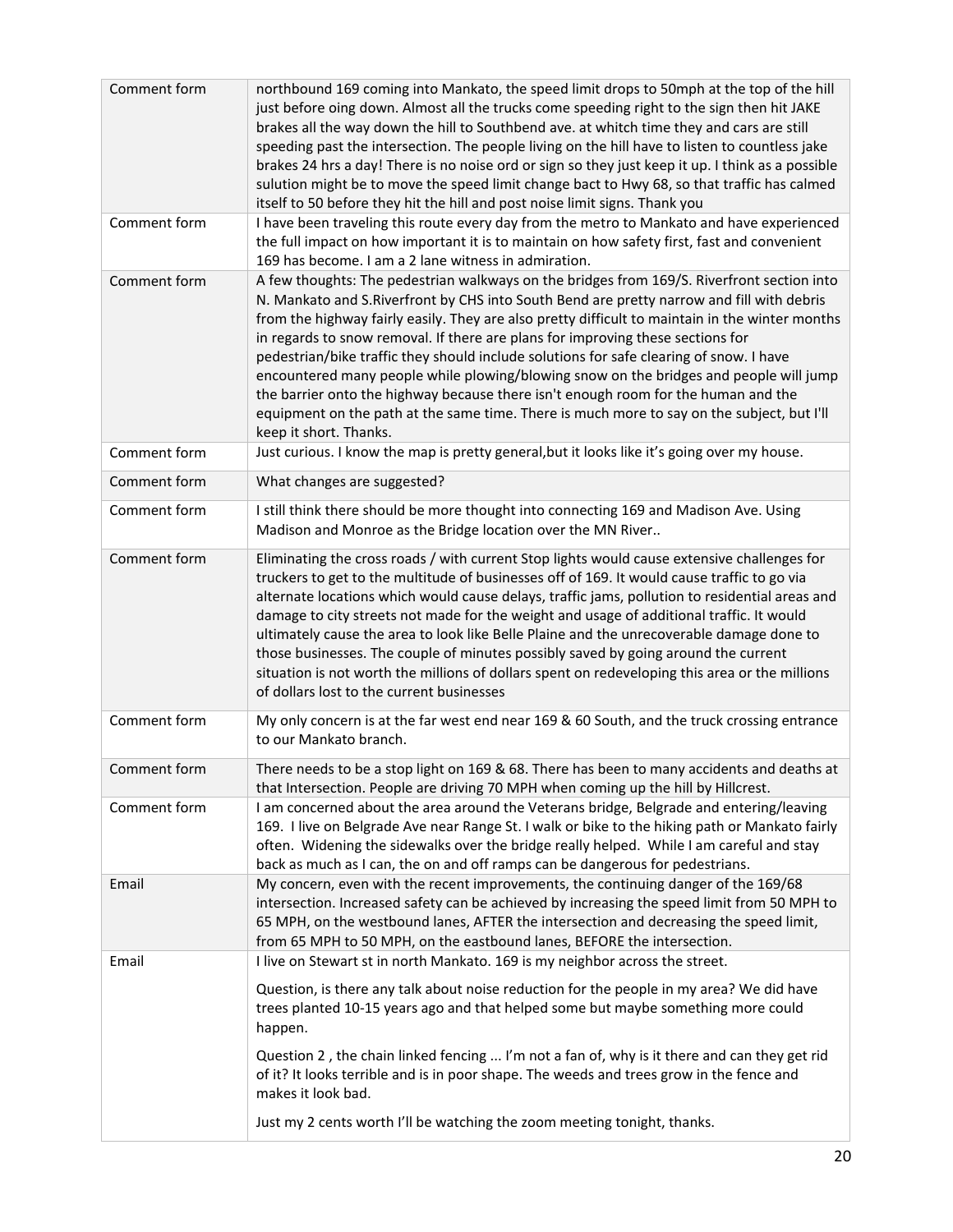| Comment form | Our business, near the junction of 60 & 169 South, concerns is to maintain a safe access for<br>our trucking customers and employees that arrive from both directions. Short term, it might<br>make sense to install flashing yellow overhead or shoulder sides, reduce speed as trucks<br>cross. Another option would be to add an acceleration lane for both directions. There are<br>other businesses on both sides of our immediate area that may also have suggestions                                                                                                                                                                                                                                                                                                                                                                 |
|--------------|---------------------------------------------------------------------------------------------------------------------------------------------------------------------------------------------------------------------------------------------------------------------------------------------------------------------------------------------------------------------------------------------------------------------------------------------------------------------------------------------------------------------------------------------------------------------------------------------------------------------------------------------------------------------------------------------------------------------------------------------------------------------------------------------------------------------------------------------|
| Comment form | Raise the speed limit please. Tired of getting tickets for doing 70 when everyone else is<br>doing the same.                                                                                                                                                                                                                                                                                                                                                                                                                                                                                                                                                                                                                                                                                                                                |
| Comment form | Hi there, I missed the meeting the virtual open house but wanted to submit some quick<br>input if still possible. We live across from Minneopa Golf Course. Here are the top 3 things<br>we'd like to see come from this study. 1. A bike path along the south side of 169. Also, you<br>could connect bike trails along hwy 90 with the bike trail on hwy 169 by creating a trail near<br>or along Pintail Street. 2. A pedestrian overpass/bridge either at the Lehillier intersection or<br>at Hwy 68. 3. Better options for getting on/off 169 from the south side. The intersection at<br>169 and Lehillier gas station is horrible. The on ramp is especially dangerous with how fast<br>traffic flows on 169. Thank you! We really look forward to participating in this study and to<br>any ideas and improvements that take shape. |
| Letter       | Please consider sound abatement, particularly near Blue Earth River, as sound magnifies in<br>west Mankato. Consider tree planting as well as physical barriers.                                                                                                                                                                                                                                                                                                                                                                                                                                                                                                                                                                                                                                                                            |
| Social media | Put ramps in and take out stop signs and lights                                                                                                                                                                                                                                                                                                                                                                                                                                                                                                                                                                                                                                                                                                                                                                                             |
| Social media | The rumor is the state wants to put roundabouts through the city of Mankato/North<br>Mankato on 169 does are suggestions even matter more than likely not                                                                                                                                                                                                                                                                                                                                                                                                                                                                                                                                                                                                                                                                                   |
| Social media | The area at the quick mart(?) station going toward the nursing home, that whole area of 169<br>needs many improvements.                                                                                                                                                                                                                                                                                                                                                                                                                                                                                                                                                                                                                                                                                                                     |
| Social media | PU-LEASE!!! No more ROUNDABOUTS!                                                                                                                                                                                                                                                                                                                                                                                                                                                                                                                                                                                                                                                                                                                                                                                                            |
| Social media | a roundabout at the junction of #160 and #60 might be OK, but they are too close together<br>in Mankato, stupid                                                                                                                                                                                                                                                                                                                                                                                                                                                                                                                                                                                                                                                                                                                             |
| Social media | You should bypass North Mankato somehow. It gets congested with the stoplights, many<br>turn lanes and on/off ramps. Also the left turn to get into Southbend needs fixing                                                                                                                                                                                                                                                                                                                                                                                                                                                                                                                                                                                                                                                                  |
| Social media | Create a bypass from north of st. Peter to south of Mankato                                                                                                                                                                                                                                                                                                                                                                                                                                                                                                                                                                                                                                                                                                                                                                                 |
| Social media | At the junction of 169 south and BEC 90 needs to be completed with the planned cloverleaf<br>exits. It is the best exit to get into the Southbend area. Both these roads have increased in<br>vehicles steadily since I moved here 20 years ago! This intersection, as is, can be dangerous<br>in not perfect weather conditions.                                                                                                                                                                                                                                                                                                                                                                                                                                                                                                           |
| Social media | I have learned they ask for our opinions but they already know what they are going g to do.<br>They are just trying to make us feel included and really don't care what we think!                                                                                                                                                                                                                                                                                                                                                                                                                                                                                                                                                                                                                                                           |
| Social media | Please put a stop to this there is absolutely nothing wrong with whats already there and<br>tbh the state doesn't take care of the whole section anyway. Im embarrassed for the<br>travelers coming to mankato or thru mankato/north mankato that have to see the lack of<br>care. Imo, i think this is just a waste of time and money for something that is not needed. I<br>could think of thousands of other things that money could be used more beneficial for.                                                                                                                                                                                                                                                                                                                                                                        |
| Social media | Seems to me the problem is not so much the road but some of the people driving on it.<br>Many need a good driving refresher course.                                                                                                                                                                                                                                                                                                                                                                                                                                                                                                                                                                                                                                                                                                         |
| Social media | There is a reason so many cities are adding round abouts. They are safer and way more<br>efficient. Personally I hate traffic lights. 9 times out of 10 I am sitting at a red light with no<br>traffic. Its so pointless.                                                                                                                                                                                                                                                                                                                                                                                                                                                                                                                                                                                                                   |
| Social media | it would be nice if they would figure out a way to keep the plows from getting stuck on<br>roundabouts. Happens by my place every single year since they put in the roundabout                                                                                                                                                                                                                                                                                                                                                                                                                                                                                                                                                                                                                                                              |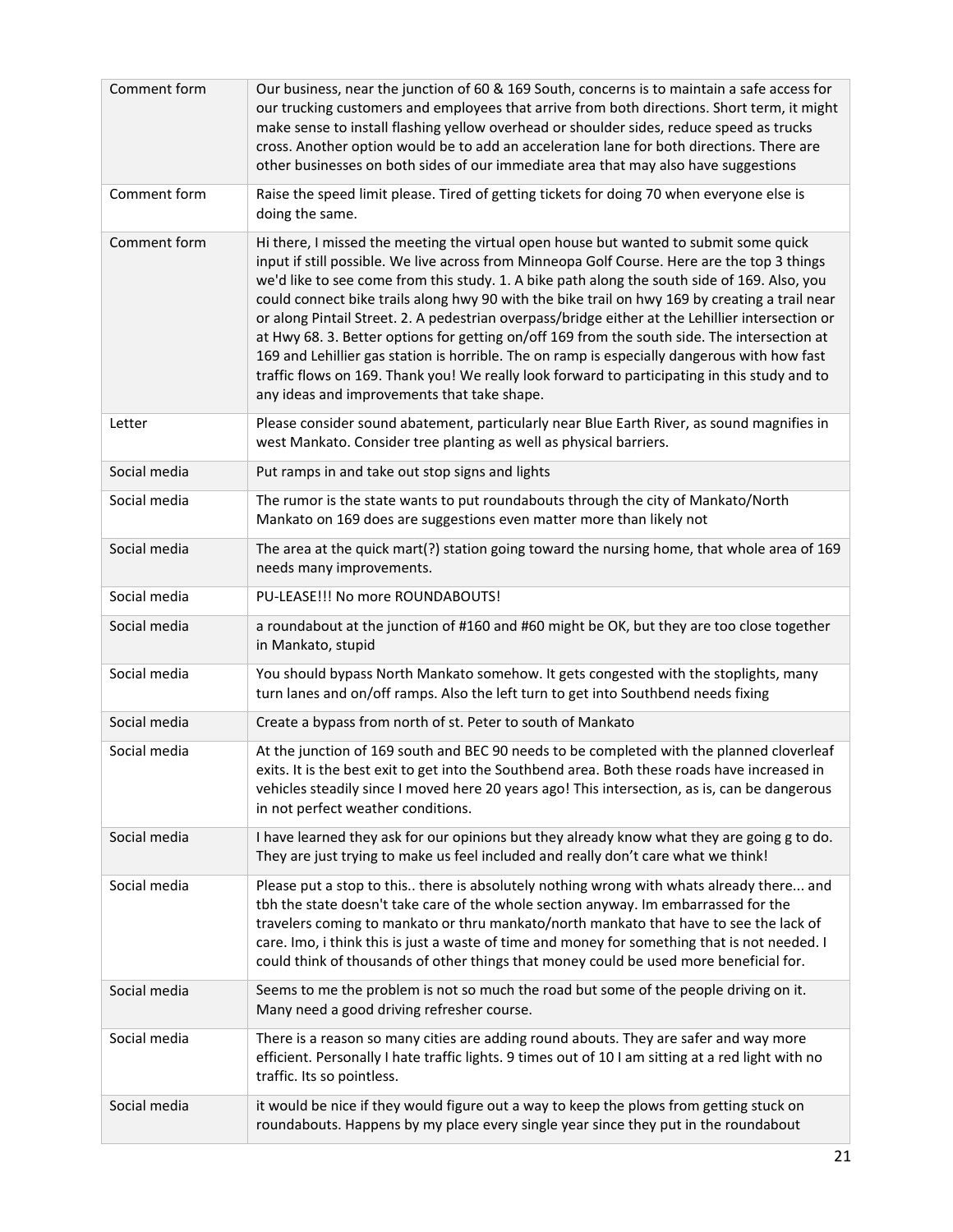| Social media | Round Abouts ARE NOT SAFER I've had more close calls in those STUPID Round Abouts from<br>4 wheelers not yielding like their sappose to and they NEVER make them big enough for big<br>trucks with out running up on them                                                                                                                                                                                                                                                                                                                                                              |
|--------------|----------------------------------------------------------------------------------------------------------------------------------------------------------------------------------------------------------------------------------------------------------------------------------------------------------------------------------------------------------------------------------------------------------------------------------------------------------------------------------------------------------------------------------------------------------------------------------------|
| Social media | Not a problem with the roundabouts, it's a driver problem. And they are designed for trucks<br>to run up on them.                                                                                                                                                                                                                                                                                                                                                                                                                                                                      |
| Social media | Reroute north/west around North Mankato.                                                                                                                                                                                                                                                                                                                                                                                                                                                                                                                                               |
| Social media | Nothing wrong with it. Spend money on something else                                                                                                                                                                                                                                                                                                                                                                                                                                                                                                                                   |
| Social media | ROUNDABOUTS are so OVERUSED!!! Sick of it.                                                                                                                                                                                                                                                                                                                                                                                                                                                                                                                                             |
| Social media | Finish highway 14 to New Ulm first. Save lives before congestion                                                                                                                                                                                                                                                                                                                                                                                                                                                                                                                       |
| Social media | I've seen plans to replace the 169-14 interchange with a proper cloverleaf intersection. Too<br>many accidents when drivers have to cross lanes. McDonald's would have to go for a<br>cloverleaf.                                                                                                                                                                                                                                                                                                                                                                                      |
| Social media | Anybody east bound on 14 wanting to go north on 169 has to cross southbound 169 traffic.<br>Likewise, anybody northbound on 169 wanting to go west on 14 has to cross traffic on<br>southbound 169. I've seen a lot of accidents there, I work near there. A proper cloverleaf<br>would eliminate haveing to cross any traffic lanes or stopping at all.                                                                                                                                                                                                                               |
| Social media | Stick to roads. Bike riders are scarice.                                                                                                                                                                                                                                                                                                                                                                                                                                                                                                                                               |
| Social media | Build an elevated Highway all the way through town one long continuous Bridge on and off<br>ramps no stop lights. All projects like this would be paid by the government. If they can build<br>a road across Lake Pontchartrain. This is a easy project. I will draw the plans for free. Yes I'm<br>a Architectural Engineer. What is your idea? What are you willing to do for the project.<br>What is your relationship with this project. Maybe a rail system also to the cities. Hook it up<br>with the finished Hwy 14 project and the by pass around St. Peter. it just an idea. |
| Social media | Flow could definitely be improved, and there are a few danger spots. I was almost killed at<br>one. Stop lights are gas guzzlers and time-wasters                                                                                                                                                                                                                                                                                                                                                                                                                                      |
| Social media | The interchange of 169 and 14E in Mankato/N Mankato . Many drivers need to go N on 169<br>off 14 E. The cheapest, best and easiest solution to this bottle neck dangerous situation is a<br>"fly over" lane from 14E which then merges with 169N No land need be purchased. No<br>businesses displaced. The example exists on 494 W flying over to 169 S in Bloomington. It<br>works and works very well.                                                                                                                                                                              |
| Social media | Increase the speed. No reason to be 50 mph                                                                                                                                                                                                                                                                                                                                                                                                                                                                                                                                             |
| Social media | It is a real challenge to get out of highway 68 at times                                                                                                                                                                                                                                                                                                                                                                                                                                                                                                                               |
| Social media | Change something about the southbound left turn lane right after the quick mart                                                                                                                                                                                                                                                                                                                                                                                                                                                                                                        |
| Social media | Build a belt loop around both cities.                                                                                                                                                                                                                                                                                                                                                                                                                                                                                                                                                  |
| Social media | Some fly over designs (ie at 169/41 in Shakopee) work really well and that may be an option.<br>We cannot keep it "as is" due to speed limit lack of enforcement. Some people are flying<br>through at 70 MPH and others are following posted speed limits, which makes it dangerous.<br>Unless someone, whether it be MPD, NMPD, Blue Earth County, Nicollet County, or State<br>Patrol, takes ownership of enforcement, it's only going to get worse until someone is<br>seriously injured or killed.                                                                                |
| Social media | Need to raise the elevation of the turn lane on 169 North to 14 West. Hard to see what's<br>coming at you.                                                                                                                                                                                                                                                                                                                                                                                                                                                                             |
| Social media | Have ppl slow down! Vast majority of drivers are going 60 in a 50 and get really angry, even<br>if you go 55.                                                                                                                                                                                                                                                                                                                                                                                                                                                                          |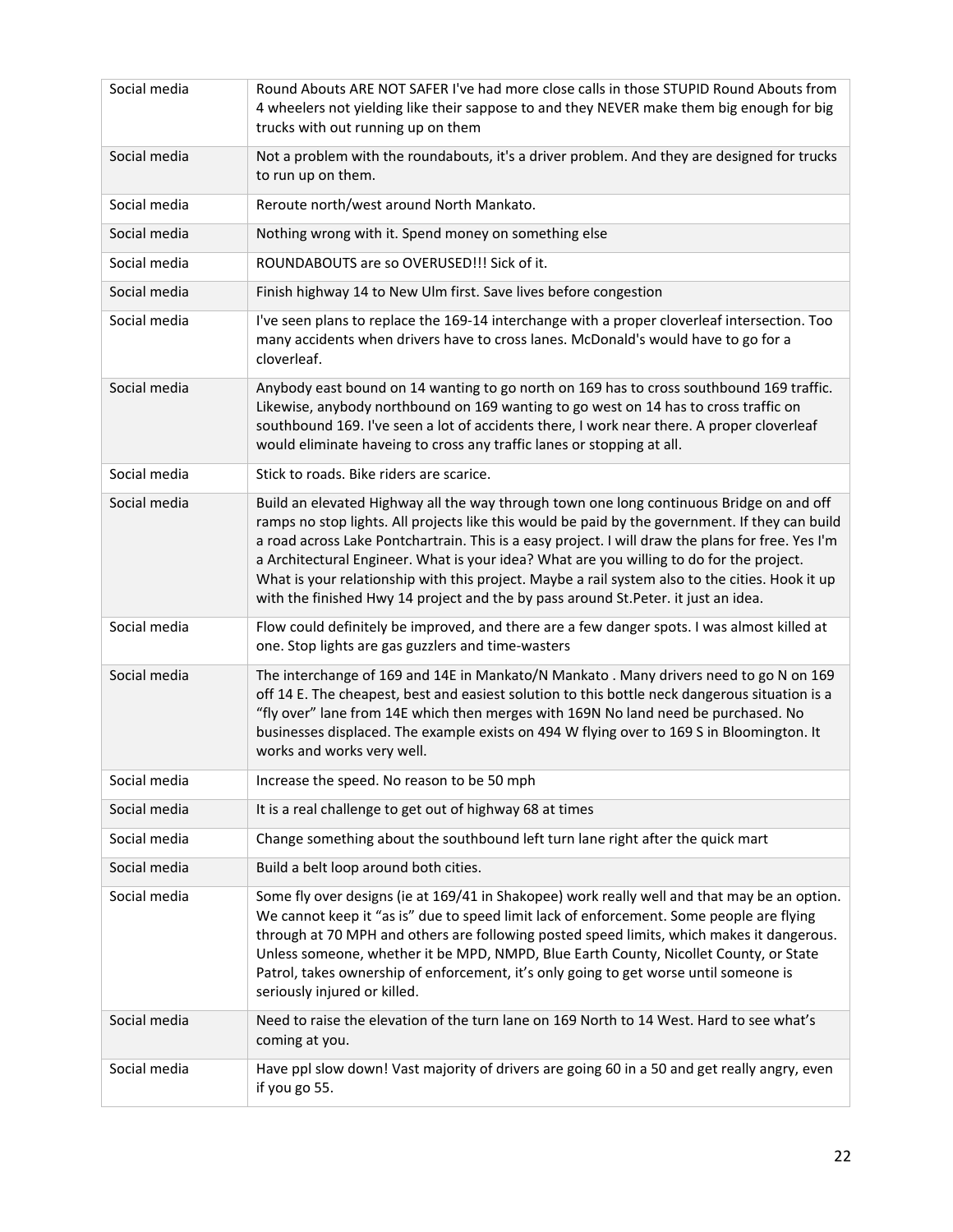| Social media | for some that may have been traveling the 4 lane for some time, they aren't seeing reasons<br>to slow down therefore their mind stays on auto pilot and don't notice the speed sign.                                                                                                                                                                                                                                                                                                                                                                                                                                                                                                                                                                                                                                                                                                           |
|--------------|------------------------------------------------------------------------------------------------------------------------------------------------------------------------------------------------------------------------------------------------------------------------------------------------------------------------------------------------------------------------------------------------------------------------------------------------------------------------------------------------------------------------------------------------------------------------------------------------------------------------------------------------------------------------------------------------------------------------------------------------------------------------------------------------------------------------------------------------------------------------------------------------|
|              | The only area that has obvious reason for a slow down is once you get close to the stop<br>lights. The entire stretch to the west of the lights is the same old four way as it is to Lake<br>Crystal. For outsiders, they may not even notice they have come upon a town yet                                                                                                                                                                                                                                                                                                                                                                                                                                                                                                                                                                                                                   |
| Social media | Put up a sound wall along 169 as it passes threw Mankato so we are deafened by traffic<br>anytime we try to use the river.                                                                                                                                                                                                                                                                                                                                                                                                                                                                                                                                                                                                                                                                                                                                                                     |
| Social media | Shut it all down and make people walk uphill both ways like in the old days.                                                                                                                                                                                                                                                                                                                                                                                                                                                                                                                                                                                                                                                                                                                                                                                                                   |
| Social media | Stay east of the Minnesota river at LeSeuer.                                                                                                                                                                                                                                                                                                                                                                                                                                                                                                                                                                                                                                                                                                                                                                                                                                                   |
| Social media | Why even bother, the state will do exactly what they want to do. Pretty sad state of being<br>that we have these days.                                                                                                                                                                                                                                                                                                                                                                                                                                                                                                                                                                                                                                                                                                                                                                         |
| Social media | Improve the ramps to 14. Crossing traffic is not safe nor are the slopes of the ramps                                                                                                                                                                                                                                                                                                                                                                                                                                                                                                                                                                                                                                                                                                                                                                                                          |
| Social media | Passenger trains that were supposed to be built on 2008                                                                                                                                                                                                                                                                                                                                                                                                                                                                                                                                                                                                                                                                                                                                                                                                                                        |
| Social media | Some kind of interchange is needed at Hwy 68. Increasingly dangerous as traffic increases.<br>Many tanker trucks access the tank farm near there. I didn't see that intersection addressed<br>in the plans                                                                                                                                                                                                                                                                                                                                                                                                                                                                                                                                                                                                                                                                                     |
| Social media | Keep it the same stop looking for ways to blow money. It's been working just fine for years.                                                                                                                                                                                                                                                                                                                                                                                                                                                                                                                                                                                                                                                                                                                                                                                                   |
| Social media | your going to do something even if it needs nothing but please dont fill it with roundabouts                                                                                                                                                                                                                                                                                                                                                                                                                                                                                                                                                                                                                                                                                                                                                                                                   |
| Social media | Finish hwy 14 first. Seriously. Or widen hwy 60.                                                                                                                                                                                                                                                                                                                                                                                                                                                                                                                                                                                                                                                                                                                                                                                                                                               |
| Social media | I think that Widening HWY 60 would be a great plan. I think HWY 14 should be a 4 lane as<br>much as possible with as much as its traveled                                                                                                                                                                                                                                                                                                                                                                                                                                                                                                                                                                                                                                                                                                                                                      |
| Social media | MnDot will screw it up, like not putting acceleration lanes in j-turns. On that note, a St. Peter<br>bypass would be nice.                                                                                                                                                                                                                                                                                                                                                                                                                                                                                                                                                                                                                                                                                                                                                                     |
| Social media | Could use a 6 lane at least between the Highway 14 bridge and the Memorial Bridge. Gets<br>pretty congested there with all the semi traffic.                                                                                                                                                                                                                                                                                                                                                                                                                                                                                                                                                                                                                                                                                                                                                   |
| Social media | Noise pollution. Please do something to minimize 24 hour noise                                                                                                                                                                                                                                                                                                                                                                                                                                                                                                                                                                                                                                                                                                                                                                                                                                 |
| Social media | walls help with both pollution and noise                                                                                                                                                                                                                                                                                                                                                                                                                                                                                                                                                                                                                                                                                                                                                                                                                                                       |
| Social media | Why do you keep looking for ways to spend highway dollars for bike lanes or trails when we<br>have a trail/walking trail already? Maintain the roads we have and finish hwy 14                                                                                                                                                                                                                                                                                                                                                                                                                                                                                                                                                                                                                                                                                                                 |
| Social media | Mankato trying to act like they want people's' opinions believe me the outcome is already<br>decided they plans already drawn up they are just pandering to the public as usual.                                                                                                                                                                                                                                                                                                                                                                                                                                                                                                                                                                                                                                                                                                               |
| Social media | Is it necessary?                                                                                                                                                                                                                                                                                                                                                                                                                                                                                                                                                                                                                                                                                                                                                                                                                                                                               |
| Social media | Webster Avenue MUST remain open, for the many businesses in that area!                                                                                                                                                                                                                                                                                                                                                                                                                                                                                                                                                                                                                                                                                                                                                                                                                         |
| Social media | Webster and Hwy 169 needs to remain a full function access intersection at grade where<br>one can go North, South, East and West, from and too. That intersection is North Mankato's<br>farthest North intersection and has to remain within the boundary of North Mankato. North<br>Mankato's City Council has drafted, a few years ago a resolution that states that the<br>Webster & Hwy 169 intersection needs to remain a full function at grade intersection. If the<br>intersection is moved north it has to remain within the boundary's of the City of North<br>Mankato even if that means Mankato transferring ownership of land to North Mankato to<br>make that intersection within the boundary's of North Mankato. North Mankato needs to<br>maintain control and ownership of that intersection, that cannot happen if that intersection<br>lands in Mankato's city boundary's. |